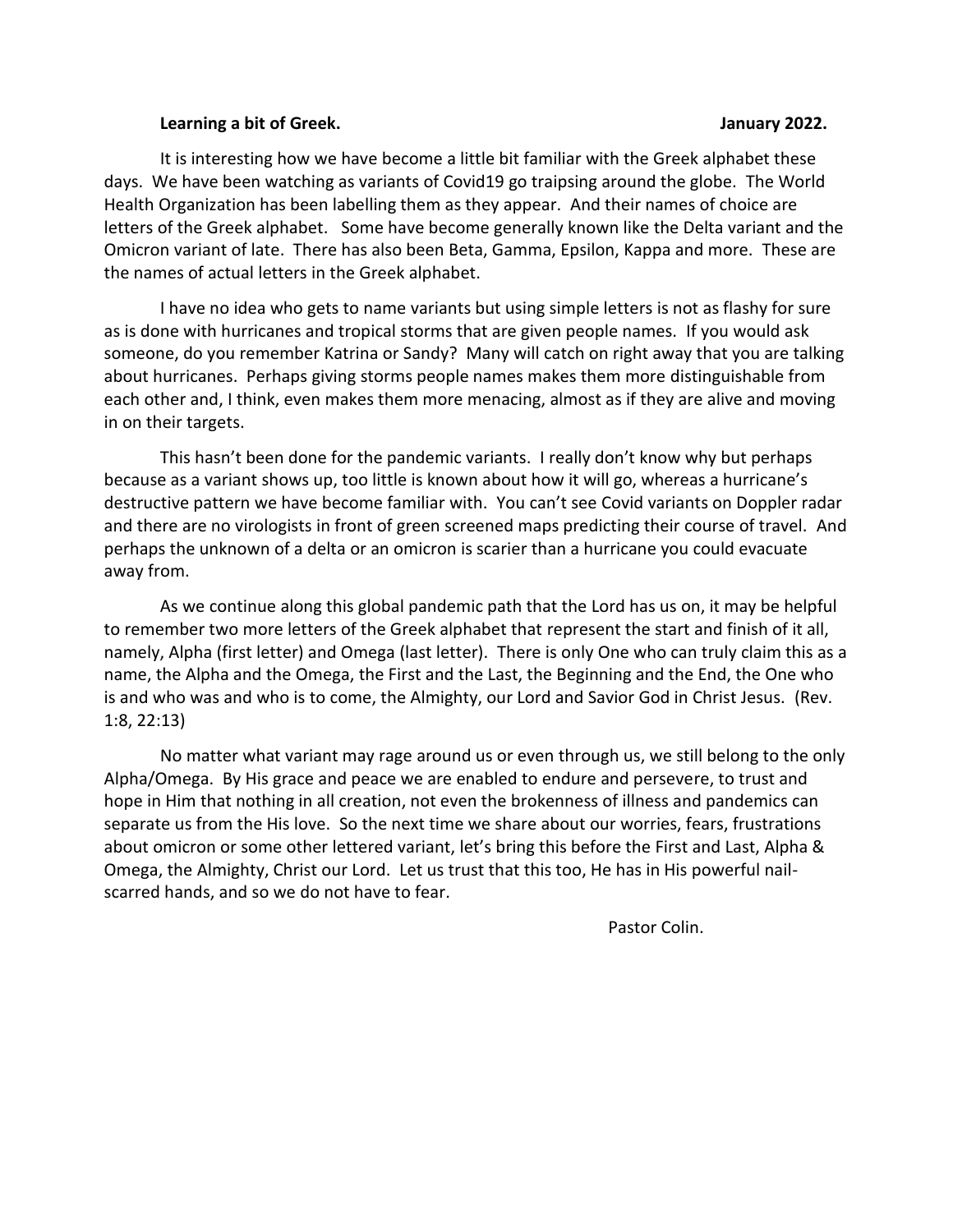# **CHRISTMAS GREETINGS 2021**



How long does your Christmas day last? I heard on the radio recently a person talking about how abruptly people are done with Christmas right on or after the 25th. She commented that on her street all the real trees that were used for Christmas trees suddenly appear at the end of the driveways, some already on Christmas Day and the rest by Boxing Day. It is as if there is such a frantic rush to get everything "ready for Christmas" that by the time it arrives, people are tired of it and done with it.

How long does your Christmas day last? For many centuries of church history in the West, Christmas Day marked the start of two weeks of Christmas celebrations, including the 1st and 2nd Sunday's of Christmas, all of which comes to a close on January 6th. That sounds like a better idea than …. rip open presents … have some pancakes, bacon and eggnog … and then chuck the tree to the curb.

Could the urge to be done with it all right after Christmas Day come from a sense of disappointment after a months+ of build-up? Our secular Christmas celebrations just can't live up to the hype. Christmas stuff shows up in stores earlier and earlier, the run up to Christmas is longer and longer, so the sudden shutdown afterwards seems more inevitable.

But what if we took the weeks following Christmas, right through the New Year celebrations, as a time of continued reflection on how the Holy Creator has come to us to rescue us sinful humans, by Jesus born in Bethlehem? What if we took more time to savour our Saviour's birth?

In our household, we put up decorations around the weekend of the first Sunday of Advent (except the outside lights? … that I do on the last predicted warm day of Oct or Nov!). We leave them up until after the first Sunday of January, and even then we are not in a hurry to pack it all away.

We got to know some Armenian Orthodox Christians who came to Canada from Iraq during the recent wars there. Their Christmas Day is celebrated on January 6th each year. What a wonderful gift. In coming to Canada their families joined us on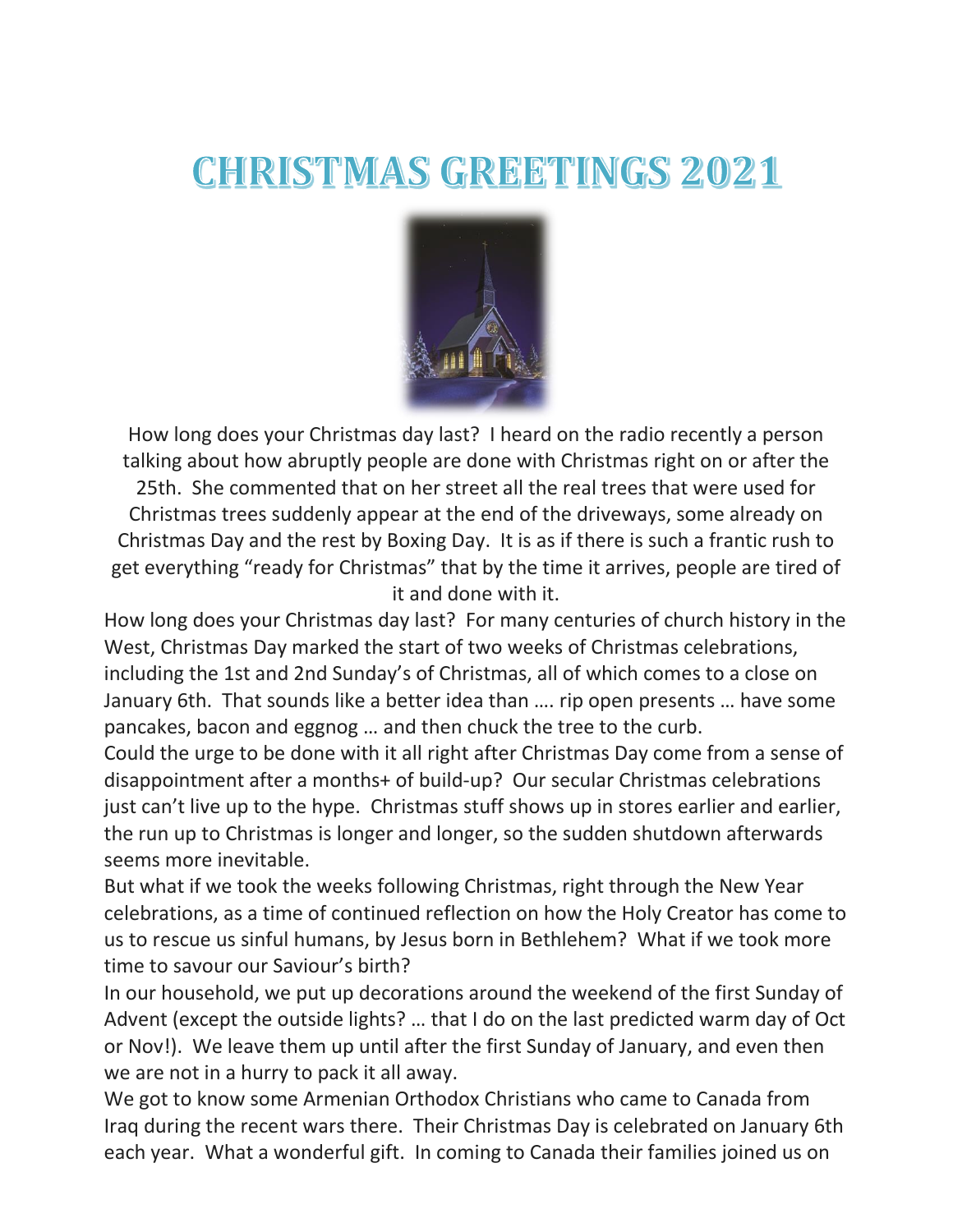December 25th and then celebrated again on January 6th. I wonder if they give each other two sets of Christmas gifts?!

At least celebrating on Jan. 6th in Canada kept their Christmas Day celebration of Christ's birth away from all the commercialized Santa stuff of our secular culture. Seems to be some wisdom in that.

Well at the very least, we are leaving our decorations up till after our brothers and sisters in Christ from the Middle East finish their celebrations. And in so doing, we can keep the first coming of our Saviour in view a bit longer than just one evening and day.

So from our household to yours, may the Lord grant you His grace and peace in these Christmas weeks ahead! As we ponder what He has done, may we be filled by the Spirit with humble gratitude in this, the greatest gift of all. Pastor Colin & Anita.

# **March 2, 2021**

# **PERSEVERANCE IS NOT A MAD RUSH FORWARD**

Remember the massive forest fires in California last September? I remember reading about a group of hikers in the wilderness who were fast getting trapped by the oncoming blazes that were starting to surround them. Their only option became to abandon one of their vehicles as the fires cut off their roads out and hike a wilderness trail to their other vehicle still left to them. So they set out on foot, having to stay through the night on that hike in the midst of the forest region that was on fire in all directions as far as they could tell.

The hikers made it to the second vehicle and were able to drive out of the inferno to safety. They made it, in part, because they followed an old hiker's adage that says, *"Slow is smooth and smooth is fast: if you move slowly, you'll make the right decision and it will ultimately be faster."* As one hiker commented on that adage, *"You learn how to be slow and methodical even when there are scary things happening."* [Their story can be found here: [https://www.bbc.com/news/world-us](https://bethanycrc.us13.list-manage.com/track/click?u=576b4a93c010323a5437d9098&id=8679b5f1d4&e=ff8cac7966)[canada-54169561\]](https://bethanycrc.us13.list-manage.com/track/click?u=576b4a93c010323a5437d9098&id=8679b5f1d4&e=ff8cac7966)

I thought of this account as our region moved from GREY to RED Covid19 zone. I think it is safe to say that all of us are done with the shutdown restrictions. We would all love to go back to normal please! But if we decide to rush our steps through this time, ignore local health protocols, move fast in this, we may find ourselves going backwards again. For those hikers, it was all they could do to keep from rushing out of the situation towards normal again. But they had enough sense to know that as difficult as it was, they needed to move slowly, deliberately carefully to reach safer surroundings.

Romans 5 gives us a calling to persevere in times of suffering. This is one of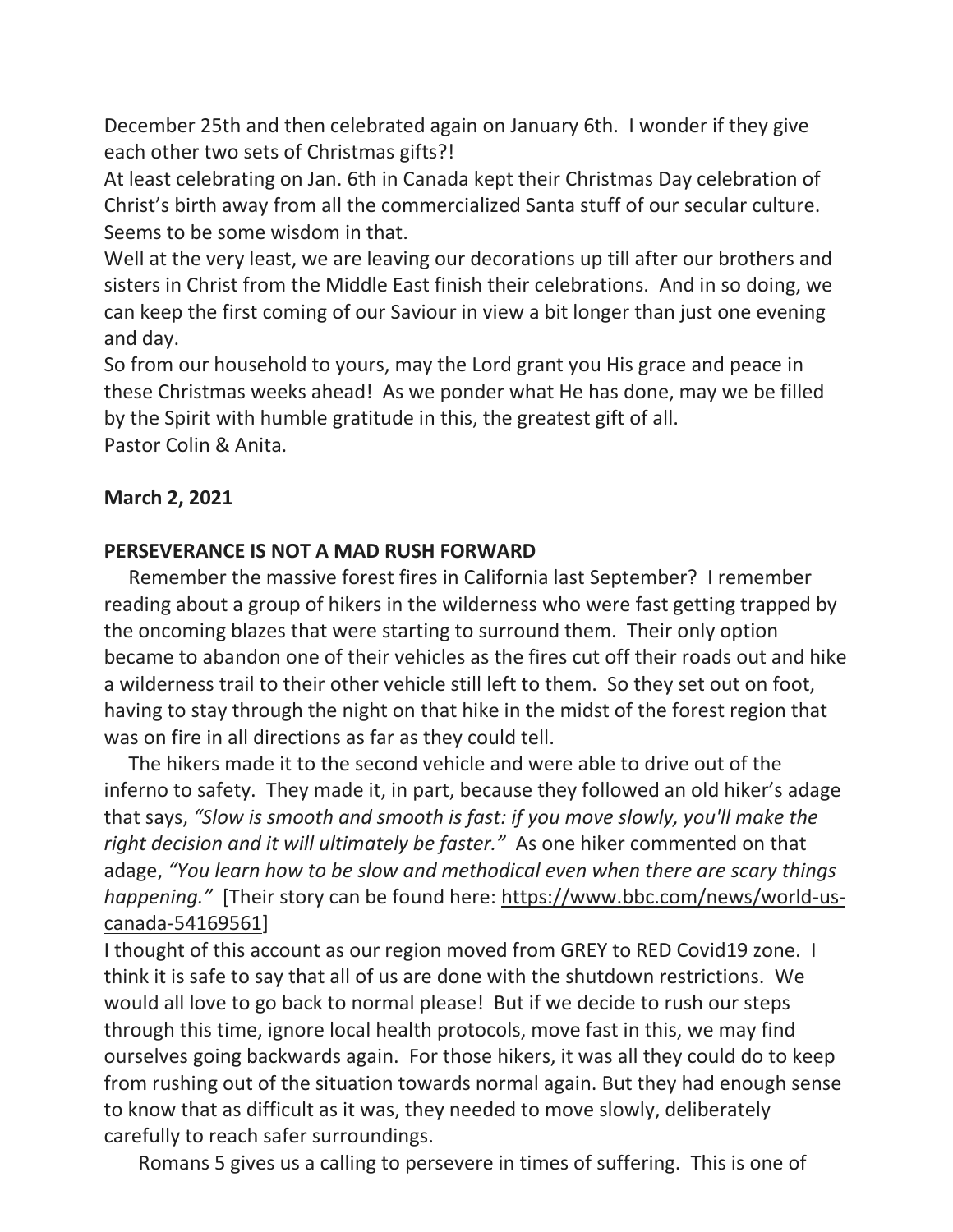those times. And it seems to me that perseverance is not about speed but slow and steady walking through difficult terrain. We may feel the pressure to rush fast towards normal, but the future is not in our hands but His. So we persevere in being careful to show love to our neighbors by adhering to protocols because we care more about others than we do about our own inconveniences. *"If you move slowly, you'll make the right decision and it will ultimately be faster."* Romans 5:3 … **because we know that suffering produces perseverance, perseverance, character; and character, hope. And hope does not disappoint us, because God has poured out his love into our hearts by the Holy Spirit, whom he has given us.** May we showing that love, so generously poured out in our hearts, to our neighbors and communities being a source of encouragement through this time as we walk, not run, but walk carefully forward.

Your fellow "hiker," Pastor Colin.

## **January 24, 2021 Sermon**

## **REVELATION 2:1-11**

*BE FAITHFUL* AND *LOVING* By Rev. Colin Vander Ploeg. January 24, 2021. Use by permission only.

- All roads in Asia Minor led to Ephesus. Well, all of the provincial main trade routes did anyway. If you wanted to expand business, you travelled to Ephesus to make connection with new wholesalers and retailers. If you wanted to lobby the government for favourable policies, you went to Ephesus, for she was a darling of Rome.
- And if you wanted to party for a weekend, you went to Ephesus. They had the best festivals and displays and a world renowned red light district. If the gods that affected your life were going to be appeased or goaded to bless you, it was by way of participation in the celebrations and worship in one of the temples of Ephesus.
- You may have heard the phrase, "the seven wonders of the ancient world." These were seven architectural masterpieces that existed in ancient times in and around the Mediterranean Sea. The only one still existing today is the Great Pyramid of Giza in Egypt. The other 6 are known from ancient descriptions and coins and some archeological finds of remnants of them. Well one of those 7 wonders of the ancient world was the Temple to the goddess Artemis in Ephesus.
- It was the Eiffel Tower of the time, you just had to go there if you were in Ephesus. And worship there was a matter of offering sacrifices, monetary, goods and wares, celebrating at great feasts with all manner of food that you provided or bought that was dedicated at the temple and also participating in the legal and encouraged, ritual prostitution with one of the many temple prostitutes. For Artemis was a goddess of fertility, and intercourse with one of her servants was how you gained her favour for your crops or your business or your household.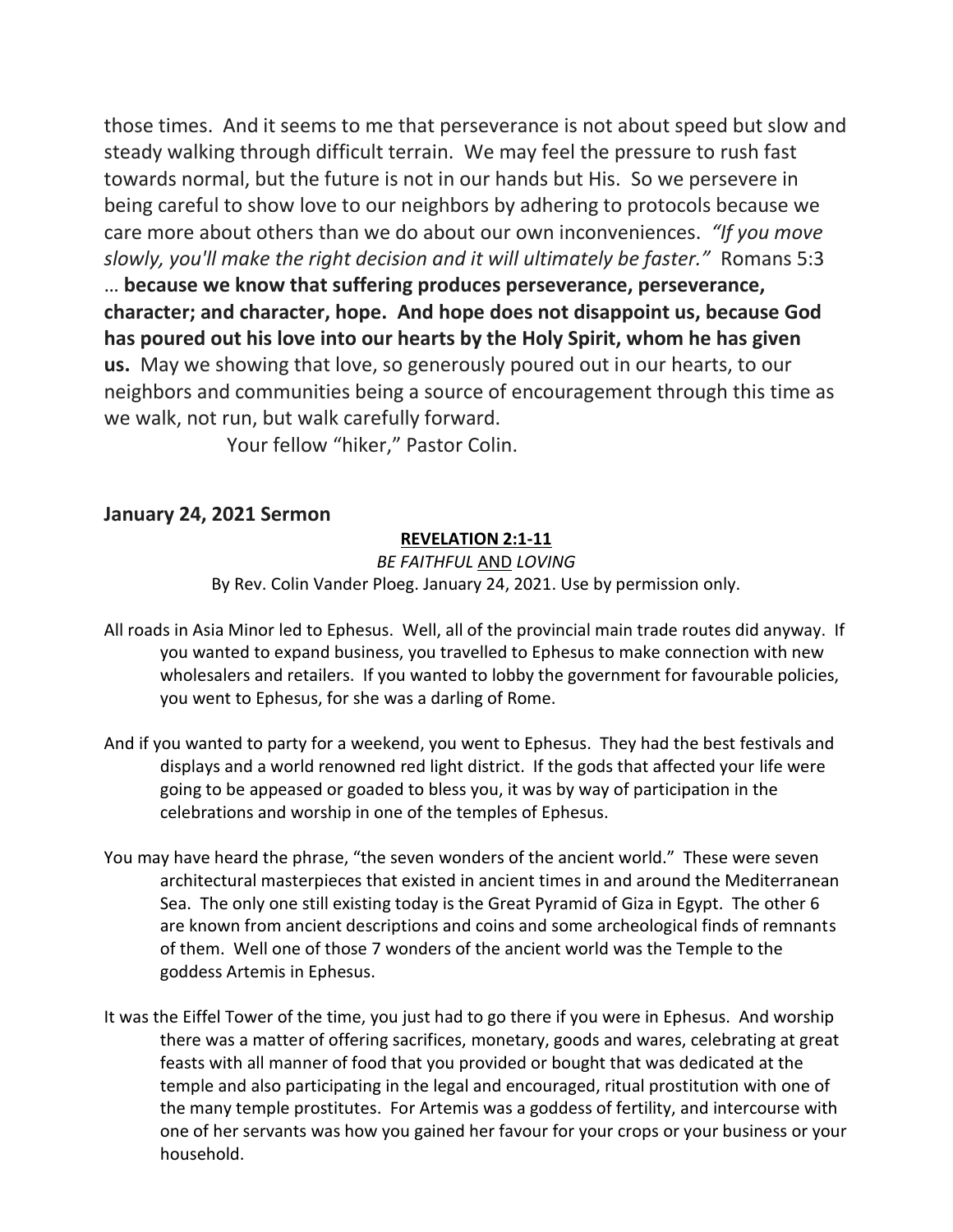- And all around the city the symbols of the presence and rule of Rome were visible, in the various other temples in which you could go and pay homage to divine Caesar, king of kings and lord of lords. This also put you in good stead with the Roman authorities, they then felt they could trust you and would then be more willing to help you along in achieving whatever goals you were after.
- It was a city boasting a 25,000 seat stadium built into a hillside, holding theatre performances and athletic games second only to those of Olympia. The city had numerous wonderful views of the busy harbour and enjoyed magnificent sunsets. Ephesus was a cosmopolitan, wealthy, opportunity filled city of dreams.
- And in that grand context, among the quarter of million residence of Ephesus, the Lord placed one of His lampstands. It as a church was planted by Paul, watered by Apollos, pruned by Priscilla & Aquila, and further tilled again by Paul years later, as we can read in Acts. And the Lord made this congregation grow.
- The apostle John lived there for some time and most likely wrote his gospel account and letters from there. And he was most likely arrested and sent off in exile to Patmos from Ephesus. This was the church closest to Patmos to which the scroll of Revelation would first be sent.
- **To the angel of the church in Ephesus write:** It is an oracle of the Lord, a Word of the Lord for His one Church in the world of all times and places. So today too, we listen openly to what the Spirit says to the churches wherever we gather.
- **These are the words of him who holds the seven stars in his right hand and walks among the seven golden lampstands:** Recall from last week in Chapter 1, that the lampstands are the churches and the stars are the angels or messengers of each church, perhaps all those who lead by Word and Sacrament in these churches.
- It is the Lord's reminder to us … *"as I am among you right now, I tell you what I have seen and know of you."* What follows is a pattern that will be repeated for each addressed church. Both description of what is and a call in the face of what will come. Of the seven churches that were the actual ancient congregations, which nevertheless represent the church through the ages, only two of the seven do not receive a warning, a rebuke from the Lord. This is not a shiny family album to be proud of but the sordid truth of the struggle of the church in the world.
- Verse 2, **I know your deeds, your hard work and your perseverance. I know that you cannot tolerate wicked men, that you have tested those who claim to be apostles but are not and have found them false. You have persevered and have endured hardships for my name and have not grown weary.**
- Does that sound like a congregation you would want to be a part of; a testimony from Jesus about them sticking with the truth no matter what happens? They know what the Bible says and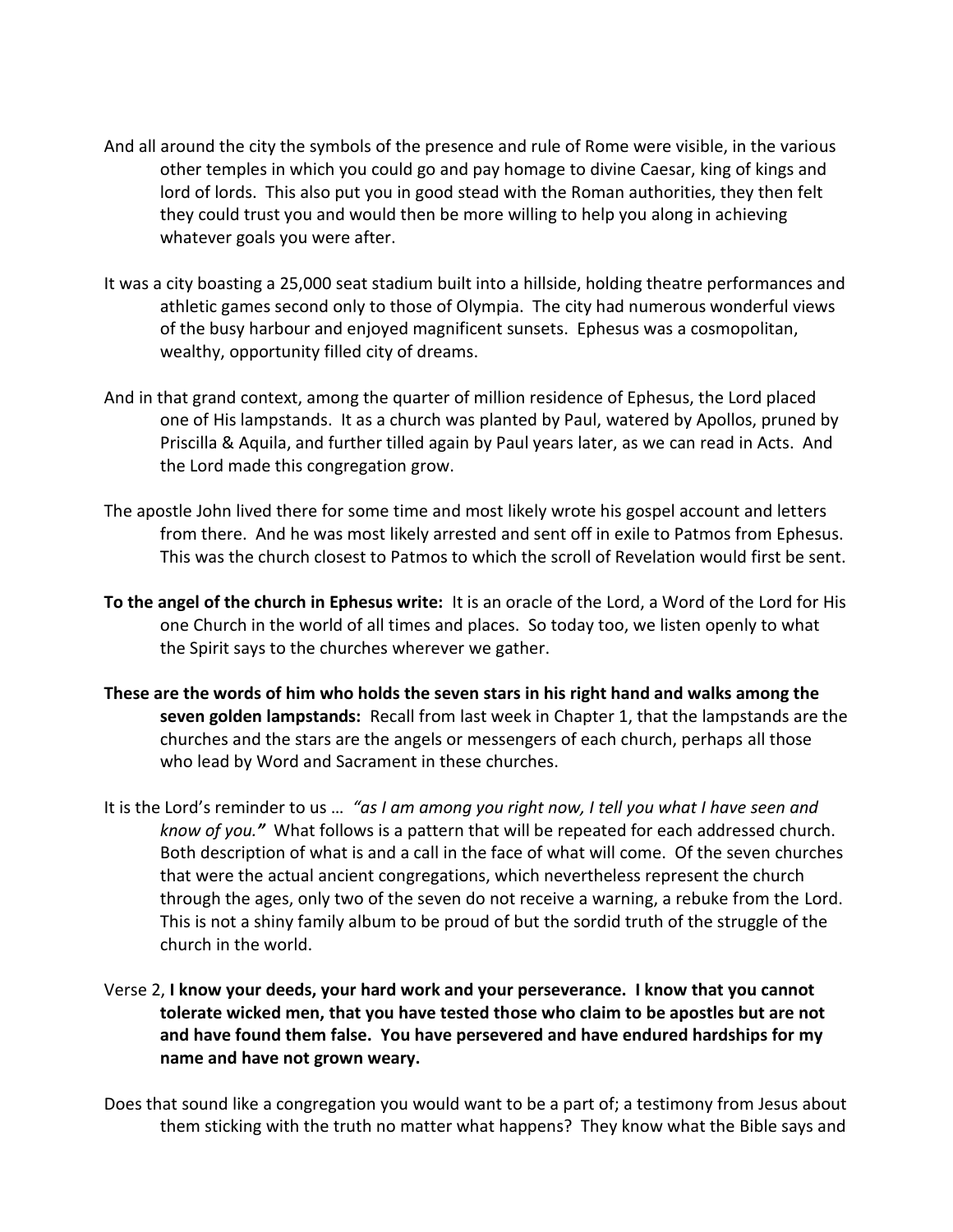are not giving in to lures to wander away from what it says. That's a congregation to be proud of. The "Hold fast to the Truth Church" of Ephesus.

- And that doesn't come easy. It is described as hard work and requires perseverance even under pressure and attack. It requires diligent and thorough vetting of leaders to be sure that what they are teaching is of the Lord. And they keep up their morale and work at this willingly for the sake of the Holy Name of Jesus the Christ, who walks among the lampstands.
- Should not Jesus reward their good deeds here? Should they not be held up as an example to follow, as Paul would say? There are churches today that continue to strive to stick with the Word of God. Is that not what we value here in Bethany? Yes we do! It is not always easy. There are pressures to compromise and adapt the Word of the Lord to suit the desires of this world.
- And there is always the work of discernment of the truth, the calling of elders in overseeing the faith of the congregation and especially the preacher. Jesus once told his disciples to be on their guard against the yeast of the Pharisees, for they were missing the boat about the truth.
- Well apparently so were the Ephesian Christians at this point. Verse 4, **Yet I hold this against you: You have forsaken your first love. Remember the height from which you have fallen! Repent and do the things you did at first.**
- What is this "first love"? What was it that the Ephesians did at first that they have since turned their backs on? Well, what is the first thing? What is the greatest thing? It is to love God above all and to love your neighbor as self for "**all the Law and the Prophets hang on these two commandments**", as Jesus declared in Matthew 22. The heart of our calling as Christians is to love. It is to give ourselves to the Lord and to one another.
- Here we have a congregation that was embattled and pressured on every side by a powerful, pagan world with all its culture intertwined with its idolatry and immorality. It was all they could do to keep themselves from being polluted by the corruption around them. But Jesus says that is not enough!
- He calls them to repent of this great sin of forsaking their first love, of moving away from the things they did at first. For then he warns, **If you do not repent, I will come to you and remove your lampstand from its place.**
- In other words, if you do not bring back to life your love for God and for others, your congregation will be gone from Ephesus. Your church will fail. And then the Lord says in verse 6, **But you have this in your favor: You hate the practices of the Nicolaitans, which I also hate.**
- We get the sandwich effect structurally in these verses. The bread is the resistance to wickedness and lies, the meat between is the love of God and neighbor. We are not exactly sure who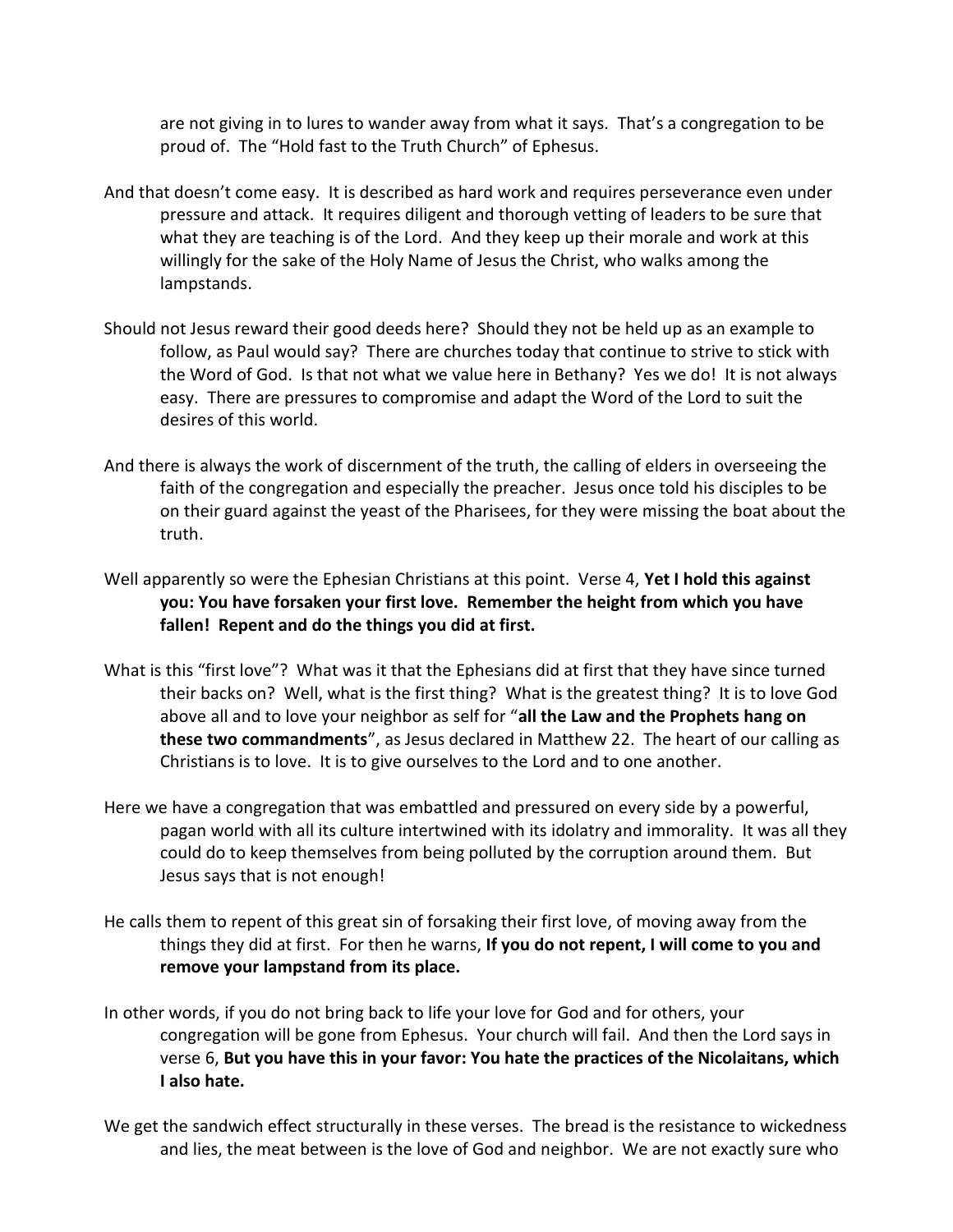these Nicolaitans were but the churches in John's day certainly did. What seems to be an ancient consensus from writers who wrote shortly after John's day, was that this was a group of believers in the church who followed teachings of one Nicolas, possibly the one mentioned in Acts 6 as one of the first deaconate chosen.

- They taught along the lines of … "*since we are freed from the law by grace, we can live as we please*.*"* And under the pressure of living in a pagan society, living daily with non-Christ following family, fellow workers and the authorities all around, they tried to accommodate themselves to the values of the world they lived in, to make their Christian faith more palatable to their community around them.
- Perhaps this is who's teaching Paul was quoting in 1Corinthians 6: 12, **"Everything is permissible for me"—but not everything is beneficial. "Everything is permissible for me"—but I will not be mastered by anything. "Food for the stomach and the stomach for food"—but God will destroy them both. The body is not meant for sexual immorality but for the Lord.**
- It was a false teaching that ignored the moral law of God and basically went with, "relax, go to it, if it feels right to you and you want to, there's no sin in it, we are free from sin in Christ." And so the Ephesians in their perseverance for the truth resisted, rightly hating such practices which the Lord also hates.
- But the meat in the middle of the structural sandwich here is so crucial to faithfulness that without it, all the obedience to the truth of the teachings of the Lord are not enough to ensure the survival of the congregation. As Paul wrote so powerfully in 1Corinthians 13, without love we are nothing.
- We are once more as the Lord's Church today, in a similar situation with us heading in one of two seemingly opposite directions. One direction has us so striving to be in truth. And so we circle the wagons so to speak, dig in our heels, and defend what is right against what is wrong on a host of life choice issues. The other has us so striving to be to loving to other people that we are willing to say or do anything rather than hurt people's feelings in some way.
- The Lord in His Word to us this morning has a warning for us all. It is not either or, it is both and. We must both seek to persevere in the truth AND love God and neighbor above all. These two, says the Lord here, are not opposed to each other. They are part of what it means to be the Body of Christ in this world.
- The North American church in general is divided by labels like conservative and liberal, traditionalist and new approach, and it seems we in the CRC are also headed for another round of 'being right verses being loving' as we discuss human sexuality. There is no winning in such a battle formed in this way. In fact the Lord warns that such a dichotomy ends with the disappearance of the church in those places where she is busy only arguing for the truth or only arguing for being loving to people.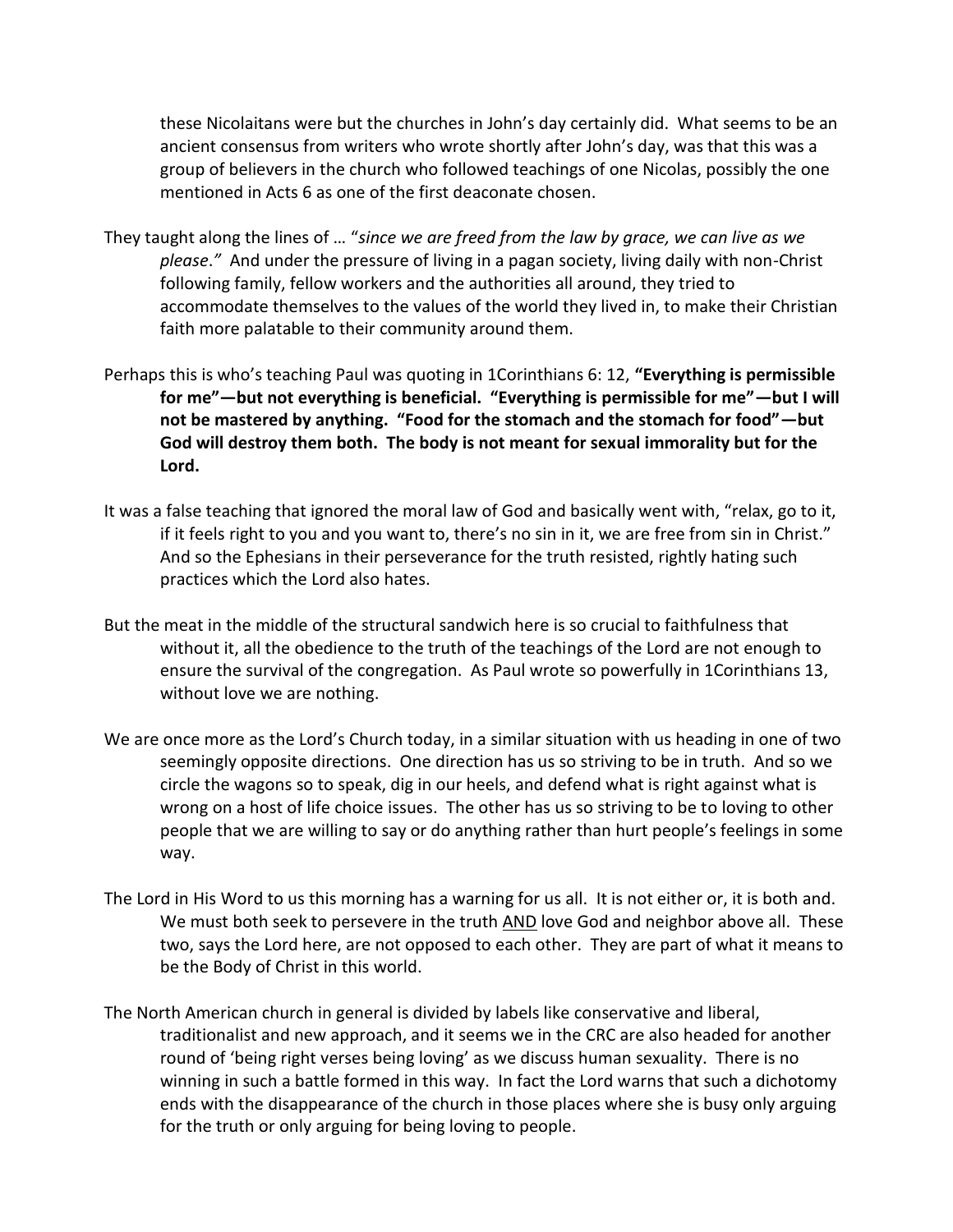- Both are part of the same calling to be disciples of the Lord. Both are deadly serious matters. It is crucial to persevere in the truth of the Word of God and to resist waywardness in doctrine and morality. And it is crucial to be in loving fellowship with God and with our neighbor, loving them as we would love ourselves.
- Doctrinal truth alone leads to cold dead religious ideas that end up having little to do with the living Lord who gives grace, reconciliation and healing. Loving our neighbor without a truth compass leads to accommodating to the unbeliever's or our own desires and under the pretense of loving them, failing to bring the call to strive for holiness and obedience to the Lord.
- Notice that John records the Lord here saying that he hates the *practices* of the Nicolaitans. And He praises the Ephesian church for resisting the wickedness of false leaders who seek to teach what is not right to the people. That was the right thing to do. But they missed the other side of the coin so to speak. To all of them there, Nicolaitans among them included, comes the call to repent, which means, "*you're going the wrong way so turn around and go the other way."*
- The height from which they have fallen is the height of the union of tender loving-kindness rooted in the truth of God's Word. When those two things are intertwined, then the world sees Christ among us. Jesus died for our forgiveness of sin, so that we can be restored to his likeness in holiness in God's presence. He did not die to forgive our sins so that we might continue to sin, but that we might turn from sin and live a new life in Him. This flows from the loving-kindness of God that moves us to compassion and love for our neighbor.
- Verse 7, **He who has ears to hear, let him hear what the Spirit says to the churches.** Notice even though this passage is sent to the church in Ephesus, it is the Word of the Lord who is the Spirit to the churches (plural). **To him who overcomes, I will give the right to eat from the tree of life, which is in the paradise of God.**
- What is it here that the Spirit calls us to overcome? The either or of love verses truth. Paul's letter to the church in Ephesus chapter 4:15, **Instead, speaking the truth in love, we will in all things grow up into him who is the Head, that is, Christ.**
- What is the truth? We search and study the Scriptures. We find that worship of anything of the creation is idolatry. That changing the commands of the Lord leads to death. That we are called to be a people set apart for the Lord.
- What is it to love? We search the Scriptures and we find it is to be patient, kind, not envying or boasting, it is not proud. It is not rude, it is not self-seeking, it is not easily angered, it keeps no record of wrongs. It delights not in evil but rejoices with the truth.
- The Scriptures never separate truth and love for together they bear witness to the one who walks among us. Separately, they point to no one but ourselves in our own self-righteous pride. But truth and love together is the power of the Gospel moved by the Spirit in the hearts of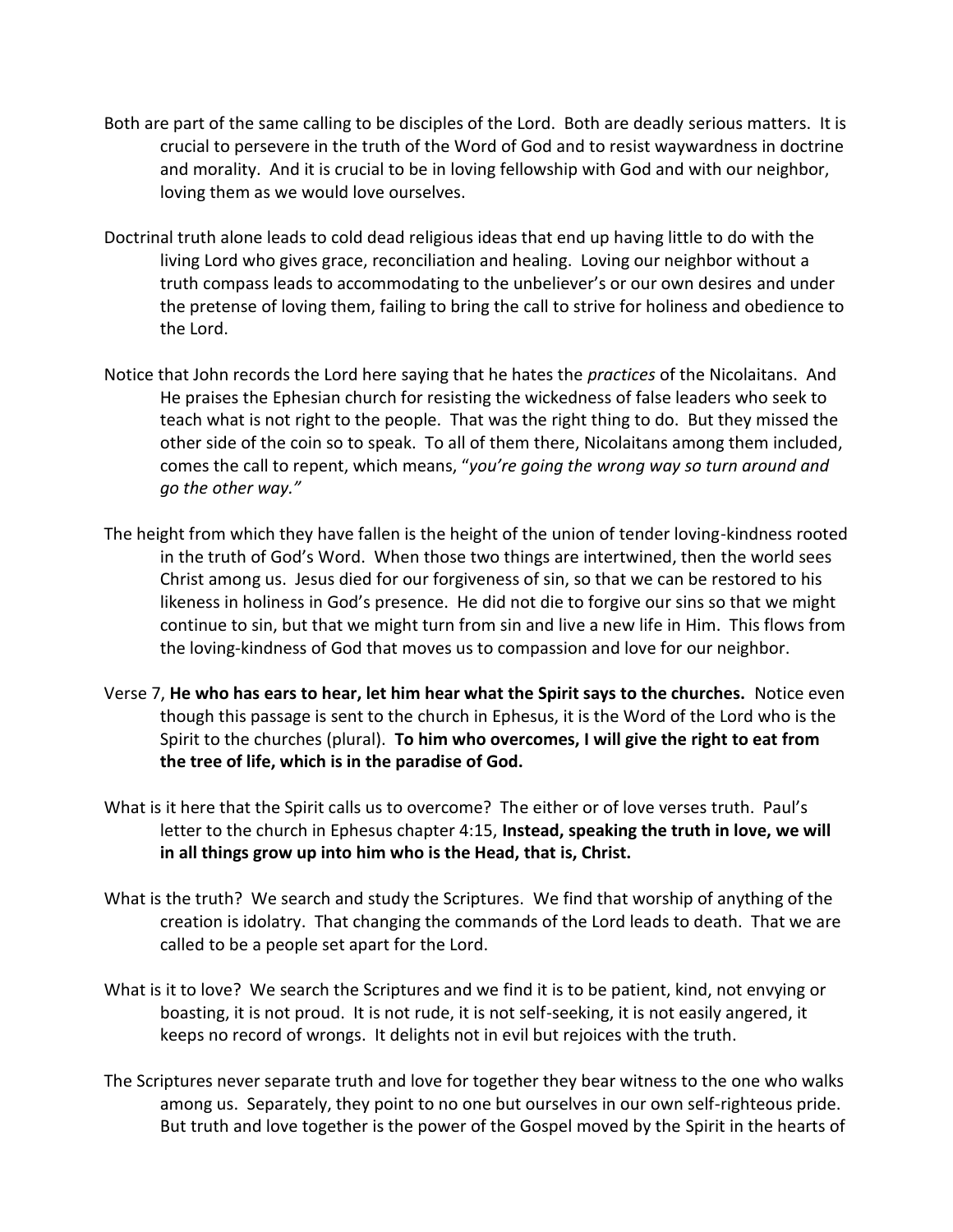people called to be His. And they receive life and life fuller, life that wells up to eternal life.

- That is the gift of the tree of life from which Adam and Eve were barred when they fell into sin, but which in Christ is now made available again to all who are His. But take note … this way of the Lord is not without its cost.
- With the words to the church in Smyrna, we see that this may cost us everything in this life. In this truth in love journey that is following Jesus, we are not without our adversaries. And the Lord does not say he will spare us from suffering. No, he calls us to persevere **even to the point of death**.
- Satan, the world, and our own sinful flesh, that's the **un**holy trinity that deceives us at every turn. The corruption that seeks to lure us with promises of a better life now, if only we will give in to the siren call of immorality, or offer some of our worship to another cause other than Christ's. Even Satan's power, here described as putting some in prison to test them and suffering persecution is limited by the Lord. Ten days is not literally ten days only but a way of saying, it will not last. In fact compared to eternity, it is mere days.
- **These are the words of him who is the First and the Last, who died and came to life again.** In chapter 1 vs 8 the Lord God was described in the same way, the first and last, Alpha & Omega. Here the Lord Jesus is described this way. Christ is the Lord God.
- It is he who has conquered the very death that threatens us. **Be faithful, even to the point of death, and I will give you the crown of life.** This is the life of the Tree of Life, life eternal with the Lord. Verse 11, **He who has an ear, let him hear what the Spirit says to the churches. He who overcomes will not be hurt at all by the second death.**
- In John's gospel chapter 11:25 we read, **Jesus said to [Martha], "I am the resurrection and the life. He who believes in me will live, even though he dies; and whoever lives and believes in me will never die. Do you believe this?"**
- Truth in love, love in truth. Both must be our priority as we seek to be faithful to the one who calls us to suffer, even to the point of death for the sake of His Name and His Kingdom. For He is here among us and holding us in His glorious hands. Let us pray.

## **January 6, 2021**

A new sermon series begins this Sunday.

 "Grace and peace to you from Him who is and who was and who is to come." These are the words of greeting from the first section of the book of Revelation. Lord willing, starting this Sunday, we begin a journey through the book of Revelation. This is going to take some time and some extended focus from us all. Of the books of the Bible, Revelation is one of the most difficult if not downright bizarre.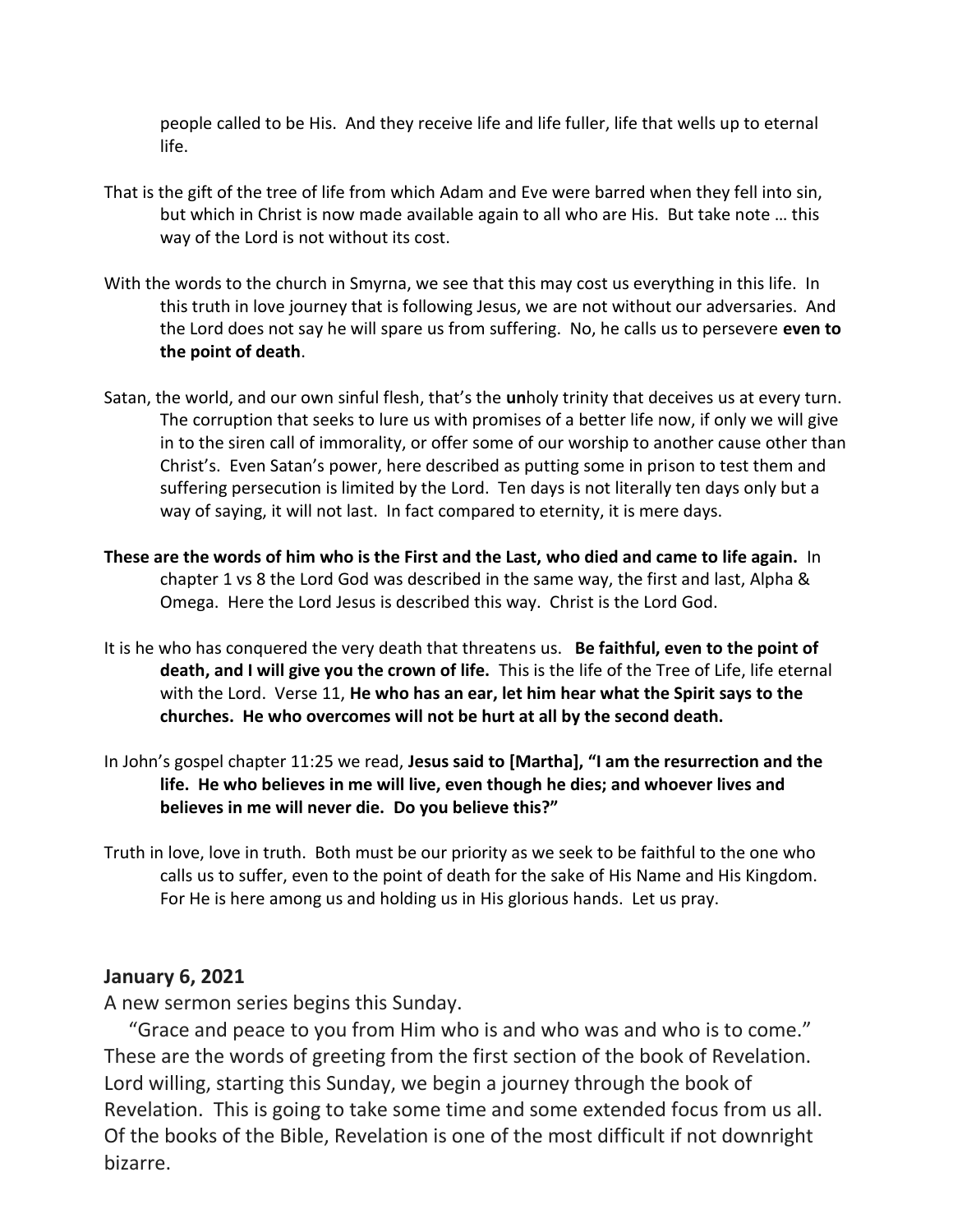To prepare for this sermon series I ask you all to take time to read the book of Revelation. If at all possible, read it through in one sitting. And do this more than once in the weeks to come. It is 15 pages in the church bench Bible, perhaps a bit longer in other versions or study bibles. Quite doable if we are willing. Reading it through in one sitting and a number of times starts to move us past the details that are confusing and strange and draws us into the larger message of the book. In 23 years of preaching, I have only preached 3 sermons from this amazing book. A number of you have suggested this series to me over the past few years and since I was able to take week long zoom class via Regent College in Vancouver this past summer on the theology of the Book of Revelation, the timing is right to begin this journey.

 John Calvin, our spiritual forefather in the Reformed tradition wrote commentaries on most books of the Bible, but not on Revelation. Martin Luther did some study of the book but considered it just too full of symbols and visions and images to be of much use to the Church. Luther even wondered if this book should be in the Bible or not. Such great scholars of the Reformation and no help from them on the book of Revelation! So it is with some humble fear that I begin this sermon series.

 There are various approaches to this book, the most popular of which comes from the Dispensationalist perspective. This is the view of the Bible that says that God dealt with humanity in different ways through different eras (dispensations) and that each time he moved on to a new way of dealing with us. Thus the Old Testament becomes of far less use to believers today than the New Testament. And the book the Revelation is primarily about an era still to come, so it is primarily future telling. This view which began basically in 1830's has been popularized more recently by the Left Behind novels, tv series and movies. It is also a darling of a number of big name tv preachers who thrive off their predictions of what is going to happen and their lining up of present day world events to have been foretold in the book of Revelation.

 In the Reformed tradition we do not hold to this approach. The Bible we understand to be speaking of one covenant of God with humanity fulfilled in Christ Jesus. The Old Testament is part and parcel of the New Testament. And God has not fundamentally changed his approach to humanity. Thus also the book of Revelation is not a puzzle map to the future for us to predict what happens next in the world. The same Gospel message that resounds in every part of the Bible is also declared in the Book of Revelation: Christ Jesus is Lord and Savior.

 So save yourself the confusion of trying to plug the images and visions into today's political or global or military landscape. Don't waste your time trying to predict when Jesus is going to return, for He himself tells us in Matthew 24:36, No one knows about that day or hour, not even the angels in heaven, nor the Son, but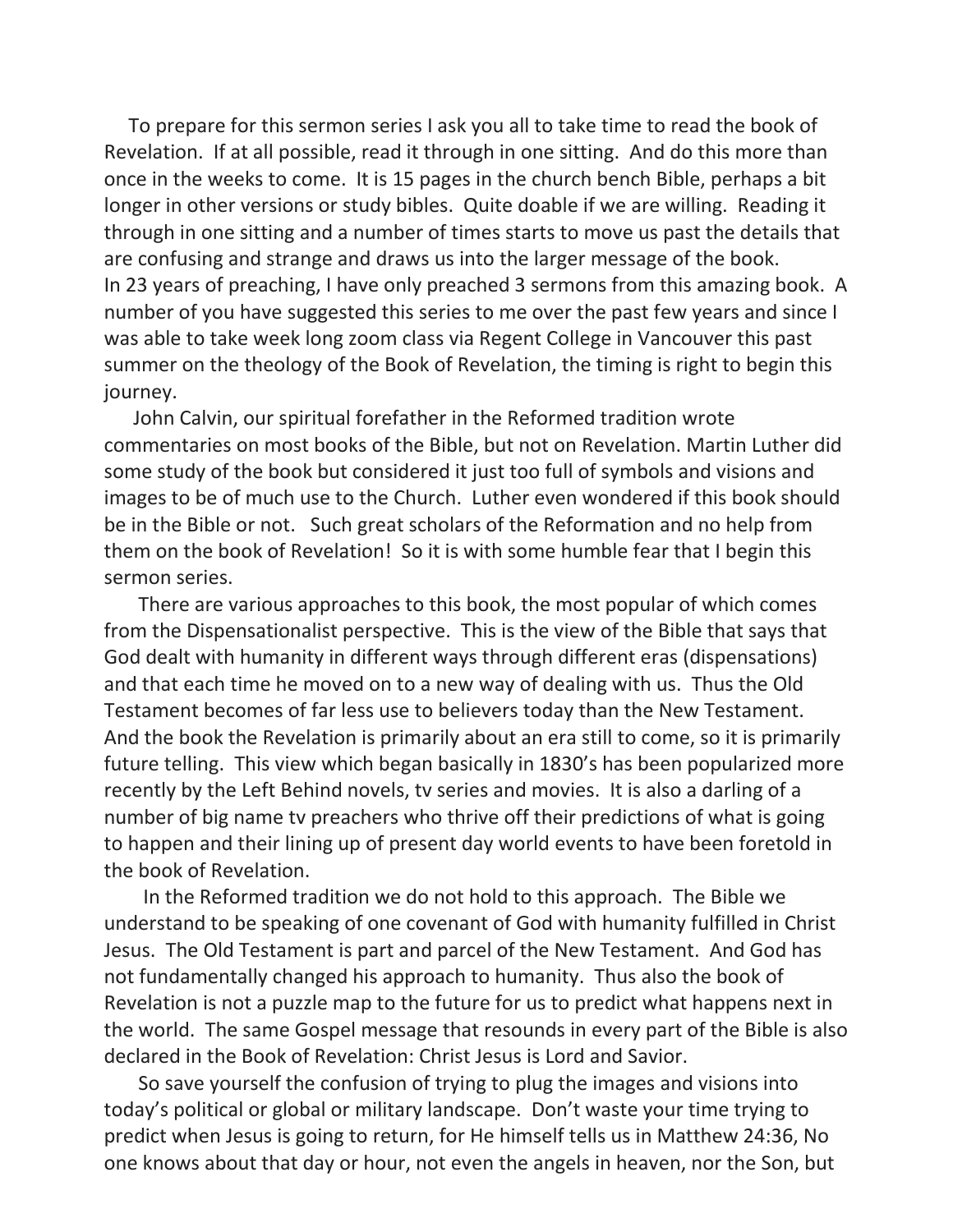only the Father. Instead, read and mediate on this book and prayerfully ask the Holy Spirit to guide us together to a deeper understanding of the fullness of the Gospel and growing willingness to live more and more as citizens of the His Kingdom.

Your fellow explorer, Pastor Colin.

#### **December 21, 2020**

This year, actually today, this evening in fact, we might be able to witness an astronomical event that hasn't occurred in this way since 1623 AD. The Great Conjunction as it is called is the aligning of Jupiter and Saturn in the night sky in such a way that they appear as a single bright start in the heavens. If the sky is clear enough, take a moment to step outside between 5 & 6 pm, and see if you can find it (might need some internet help with where it is).

 There has been discussions online about the possibility that this was the kind of event that produced the star that the Magi from the East followed to Bethlehem. In other words, is the Bethlehem star coming back this evening? There is no real way to answer that question with any astronomical certainty.

What is known from ancient times was that the appearance of heavenly events in the sky were often seen as connected with the coming to power of royalty. In Numbers 24, when the pagan prophet Balaam utters his 4th oracle about Israel and what God will do, he prophesies in verse 17, "I see him, but not now; I behold him, but not near. A star will come out of Jacob; a scepter will rise out of Israel."

 First and partial fulfillment of that prophecy is found in King David who did subdue the enemies surrounding Israel. But the second and complete fulfillment is found in the King of kings, Jesus Christ whose death, resurrection and ascension overcomes all the enemies of God's people. A few months after Roman Emperor Julius Caesar was assassinated in 44BC, ancient writers recorded a star appeared that was so bright it could be seen during the day. They called it the Julian Star and saw it as signifying that the slain Caesar was now a god.

 Astronomers are pretty sure this was a comet that passed by earth at that time. But it demonstrates the accepted notion of the day that the universe is affected by the coming of a royal ruler. And so Herod is not "disturbed, and all Jerusalem with him" by the star's appearance but only wants to know when and where, because this star indicates a challenge to his own royal power.

 What was the Bethlehem star? A comet? A brilliant alignment of planets? Does it matter if we know or not? What we have is the testimony of God's Word from which our ancient brothers and sisters in Matthew's day would have immediately understood the significance. The birth of Jesus is the arrival of royalty.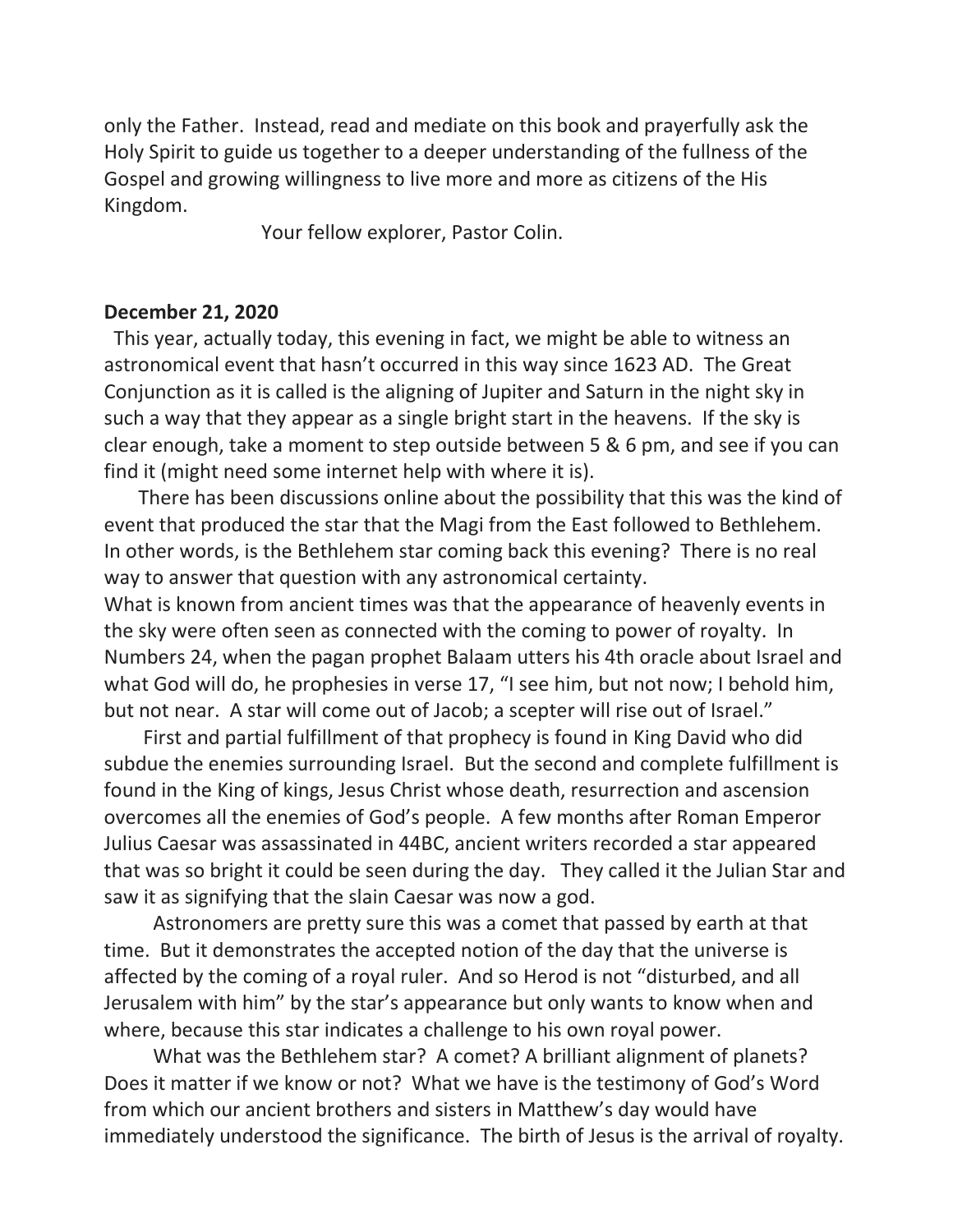And it was no difficult thing at all for the Creator of all the cosmos to orchestrate the appearance and movement of a celestial being to accompany his Son's birth.

 In fact, we find in Revelation 1 the vision John saw in verse 16 of seven stars held in the hand of Jesus Christ explained in verse 20 in the following way, "The mystery of the seven stars that you saw in my right hand and of the seven golden lampstands is this: the seven stars are the angels of the seven churches, and the seven lampstands are the seven churches." The stars here are in fact angels, a word that also means messengers sent from the Lord God. Perhaps that makes the most sense for the account of the Magi from the East and the star they followed, it was a messenger sent from God. It brings them right to the place where Jesus was.

 However we understand the Bethlehem star, if you get a chance to see Jupiter & Saturn align, remember that these planets and their movements are under the care of the Almighty Creator. May the appearance of this "star" tonight remind us that the Lord of the universe moves heaven and earth to bring about the salvation He promised to all who will receive it. And even astronomical phenomena serve His purposes in the mystery of His love revealed in the coming of royalty, Jesus Christ our King to whom be all praise, honour, and glory!

Your fellow servant of the King, Pastor Colin.

#### **December 17, 2020**

"Today in the town of David a Savior has been born to you; he is Christ the Lord." Luke 2:11

 On behalf of Anita & I, we pray that the Lord of Bethlehem grant all of you His caring presence during this Christmas time. And as we enter the New Year, may the Lord of all time and place remind you again of His never ending faithfulness to be with us and be our God in Christ Jesus.

 This has been one different year for us all. And I am sure all of our Christmas celebrations will look a little different. It has been a whole new experience for us as a worshipping community as well. From suddenly being shut down and holding our first online only service on March 15, then continuing in that format for 13 more Sundays. We went through most of Lent, then Easter, Ascension Day, Pentecost, all from our homes.

 Our Worship Coordinators led our Worship and Tech booth volunteers to adapt and developed better publication of these services. We are certainly blessed as a congregation. Then we were allowed to restart at 30% capacity and slowly but steadily, we as members returned to in-person worship. It took some time as we were all still learning about this virus and how to adapt to its presence. Some of us are still unable to come to church. It has been a long journey. Some of our extended family and friends fell ill. Some died. But it still mostly seemed far away.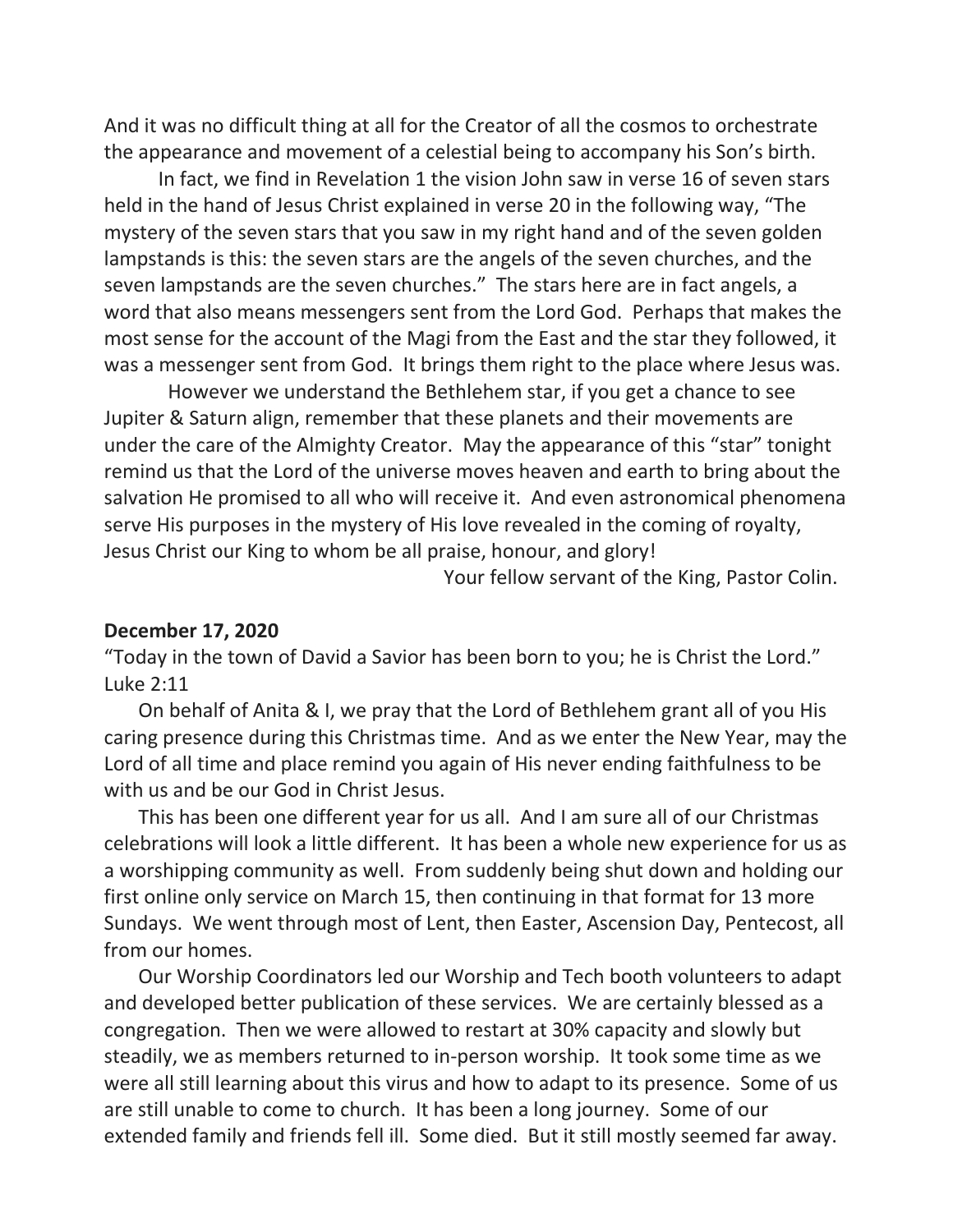Summer went by and schools began navigating the new realities of health protection. We as a church re-started some of our programs carefully and our Sunday attendance grew to the point of needing us to register to attend, another new thing we never thought we would do. The weather has turned colder. Niagara Region Covid19 numbers are going up and we may be moving into tighter restrictions in our area. Some of us have tested positive for Covid19, coming real close to home for us all.

 We hear about the vaccine that is beginning to be deployed. So many are putting their hope in this vaccine. What an immense task that is going to be. Patience, we all need more patience. We may need to pivot again as a church. But our calling will remain the same, to seek together to be growing in Jesus. And what did Jesus do with the sick, the lonely, the outsider and the despised? We went to them, cared for them, healed them, invited them in, no matter the objections of the self-serving powerful around him. He did what blessed people, not what put people in harm's way.

 Let us continue to care for one another and for any that the Lord points out to us. Let us continue to demonstrate care for our communities, our neighbors and co-workers. Our faith comes from Him so let's keep focused on His ways that lead us to live for others' wellbeing more than for ourselves. That's a Christmas present everyone needs especially right now. May the Spirit guide your conversations, your actions, your prayers, and you hearts desires to glorify Emmanuel, God with us.

Your fellow servant, Pastor Colin.

#### **October 6, 2020**

#### As the leaves fall.

 Autumn has been my favourite time of the year for as long as I can remember. Different seasons affect us differently. I think a lot of that has to do with memories that we accumulate that are somehow tied to the change in seasons. After living in both Alberta and BC for about 18 years, coming back to Ontario where I grew up brought with it a return to four distinct seasons. In Edmonton Alberta, we would joke by saying "I think Autumn will be on a Wednesday this year." We often seemed top skip from Summer right to sudden winter. In Abbotsford BC we would wonder if the tree leaves will have any change of colour at all or just rot off the trees in the drizzle that was Fall and Winter. But in Ontario … all four seasons are present in their turn.

 This Fall the leaves are turning colour with vigor. Drive to any high point on the land and you can survey the glorious palate of the Creator's design. I am not sure why exactly but the cooling weather, the rustle of dry leaves in the wind, and the colourful carpeting of the forest floor makes me feel nostalgic somehow. Our house in Woodstock was lined with large maple trees. As kids we had the perennial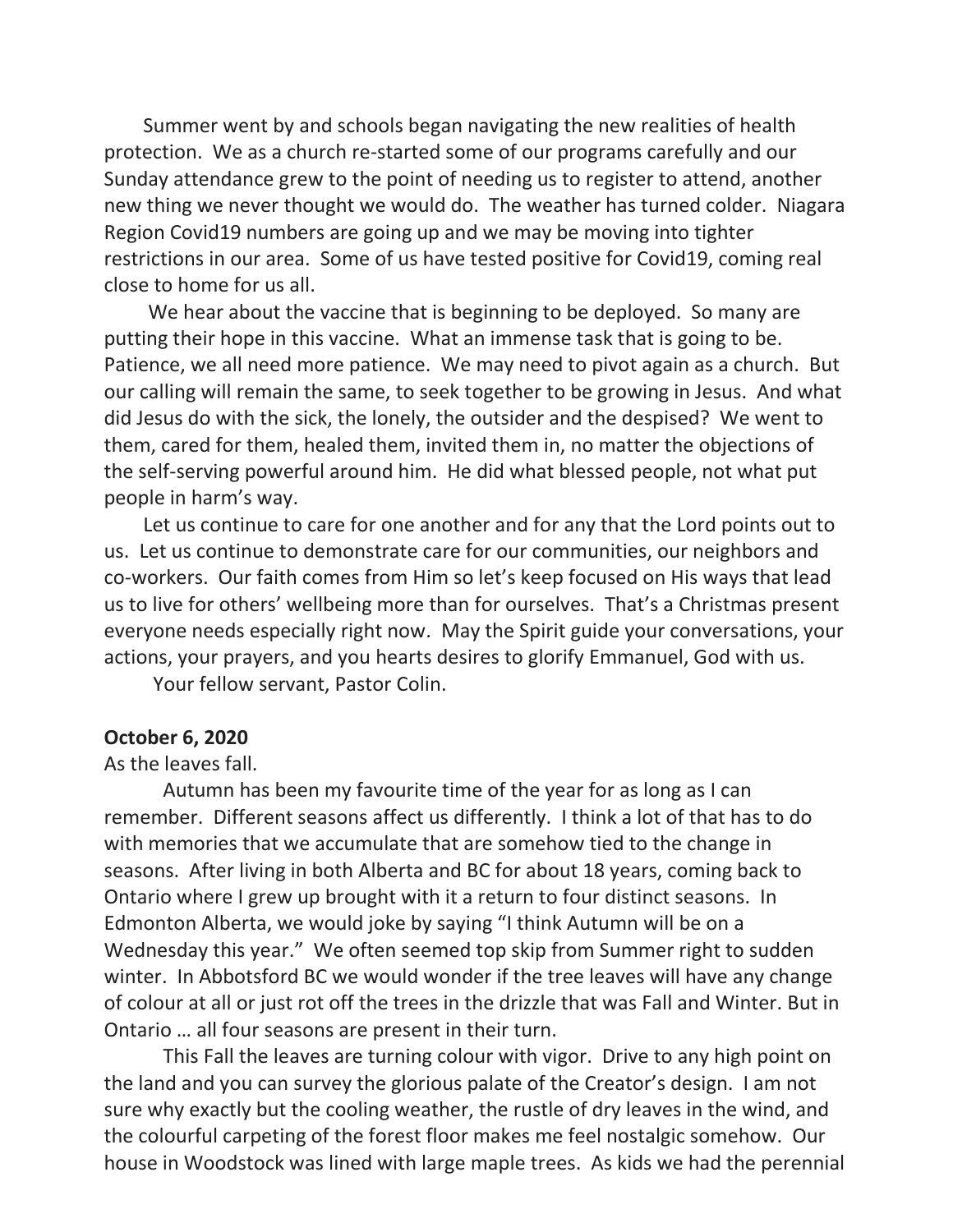task of raking the leaves into huge piles and then of course to jump into the piles and throw handfuls at each other, roll around and tunnel under them and so on. This was before most people had leaf blowers and mulchers. Leaves were for play before they were put on the compost pile or burned in a smoky fire somewhere in the back of the property.

 Seasons can make us look back, remember fond memories. And with each year's return of cool wind and changing colours we are connected again to those times. Seasons can also remind us of bad experiences. It can also me a marker of another year past after the loss of a loved one, or a time of injury, or suffering. Sometimes major unwanted changes in life can become connected with a changing season.

 In the 2001 drama miniseries, Band of Brothers, about the US military unit called Easy Company of the 101st Airborne, the episodes always began with a brief interview of one of the actual survivors of that Company. In one interview, at the start of the episode about the brutal cold winter battle at Bastogne, a war vet says that every winter, when it gets really cold out, he would always turns to his wife and says, "I am glad I am not in Bastogne." For him, cold winter weather reminds him of the suffering of war in the past.

 Fall seems to be the end of things as the trees shed their leaves, as flowers finish their blooming and as insects slowly disappear again. Perhaps it is natural to look back during the Fall. After all, we do still turn our clocks back an hour in the fall. But there is something else we should see as Autumn comes. We should see the faithfulness expressed in a very ancient poem. Genesis 8:22, a poem of God's promise to Noah and all humanity and the creation:

 As long as the earth endures, seedtime and harvest, cold and heat, summer and winter, day and night will never cease.

 Seasonal change also points forward to the enduring providence of God as he continues to uphold the creation while his plan of salvation moves forward. When the leaves fall, creation itself reminds us that God is keeping his promises. And in Hebrews 13:8 we read, Jesus Christ is the same yesterday and today and forever. The Redeemer and Restorer of the earth with its changing seasons is as sure to His promise of God's unearned love as the seasons are to changing. So we look back, and we look forward and with eyes of faith, we see every season old and new, a season of God's gracious love in Christ Jesus.

Your fellow traveler, Pastor Colin.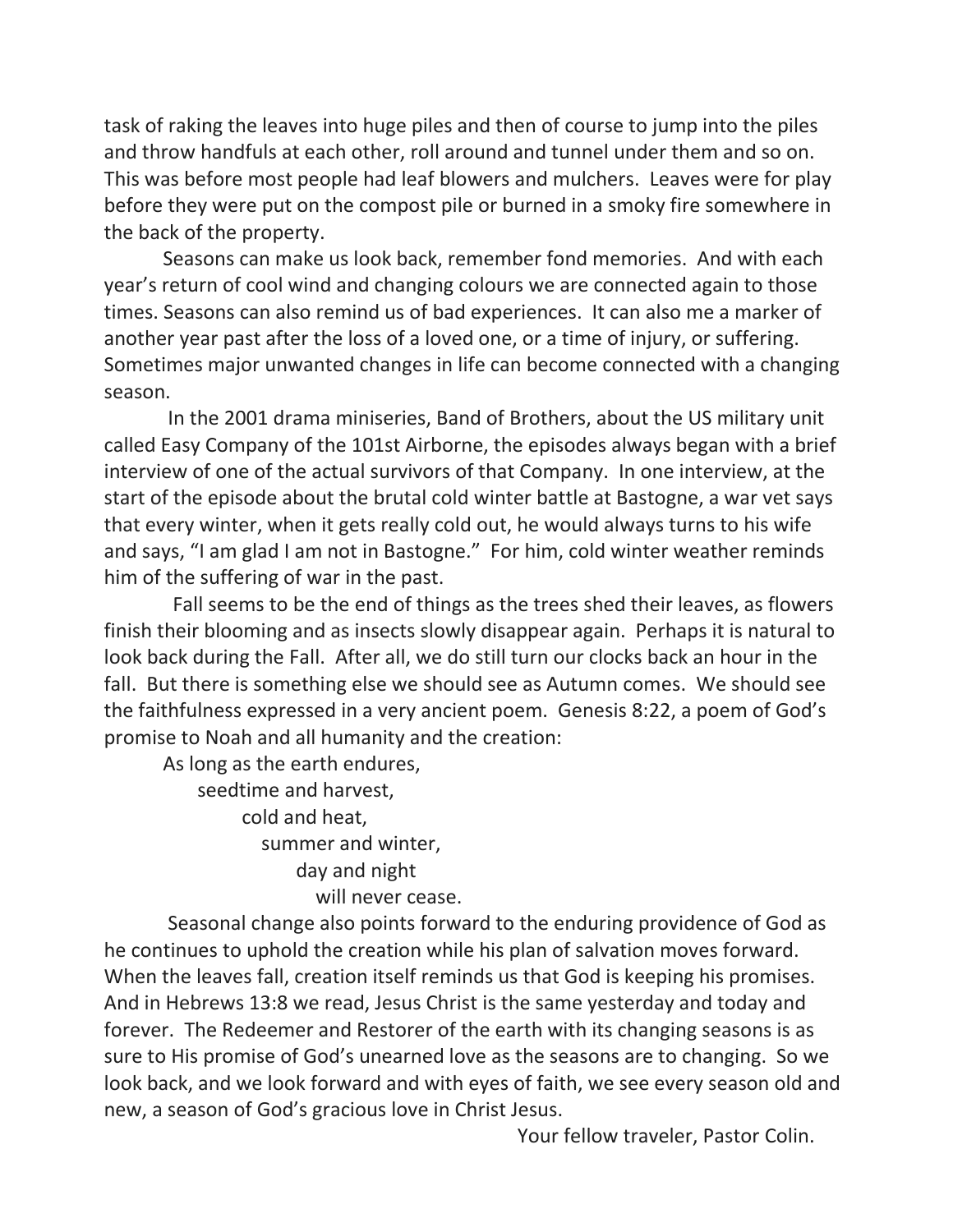#### **September 28, 2020**

Masks: to wear or not to wear, that is the question. (read Romans 13)

 I want to say a few words about the ongoing struggle we have with wearing masks. It is encouraging to see how most people are abiding by the mask by-laws in place and are honoring the different business' requests to wear a mask when entering and so forth. Now I have not met too many people (not anyone actually) who loves to wear these masks. I have however met a number of people who are refusing to wear them or only wear them with constant complaint (and I am not referring to young kids).

 There are indeed some legitimate medical reasons (physical and mental health reasons) for some be exempt. I suspect however, the number of such persons is smaller where actual documentation is required to verify it. Most of our Pelham and beyond establishments are graciously not requiring such documentation (unlike, for example, an airline). As churches in our communities we are under the same by-law and I am sure we experience the same range of responses to the mask requirement. However, it is more likely that those refusing mask-wearing without valid reasons are simply not going to attend a worship service unlike those who strut silently bare-faced into a grocery store while glaring angrily at the humble young attendant who asks them to wear a mask.

 Again, haven't met anyone who is enjoying having to wear a mask (except some of the young kids!). So why does this bother us so much? Why does it bother us so much so that suddenly our government and health officials are now vilified as being against us as Christians? I don't recall any worries about government interference in church life as we follow government regulations for health and safety for sanitation or food preparations or for running programs and such. It is a bit ironic that a passerby in a car will honk in support of an anti-mask protest all the while obeying the laws of the road and wearing a seat belt.

 As Christians we are called to honor those in authority over us, to pray for them, to give them the respect due their calling. We do this because we believe that all government authority comes from God. Our governments rule by God's design (see Romans 13). Does that mean blind obedience no matter what a government does? No, but that does mean that disobeying the law can only be done when the law is promoting evil rather than the good of our society.

 If the government demands that we are to oust all newcomers to Canada and take their possessions away from them, which would be a law we must disobey. That example is pretty clear of course. How do we deal with more complicated or unclear laws? I can't see all the angles on things, can you? We could of course work from the starting point of "love God and your neighbor". Wearing a mask when asked to, does that show love to God and to my neighbor? Does it matter if I believe the mask helps me or not? Does it matter if I dislike masks or not? Does it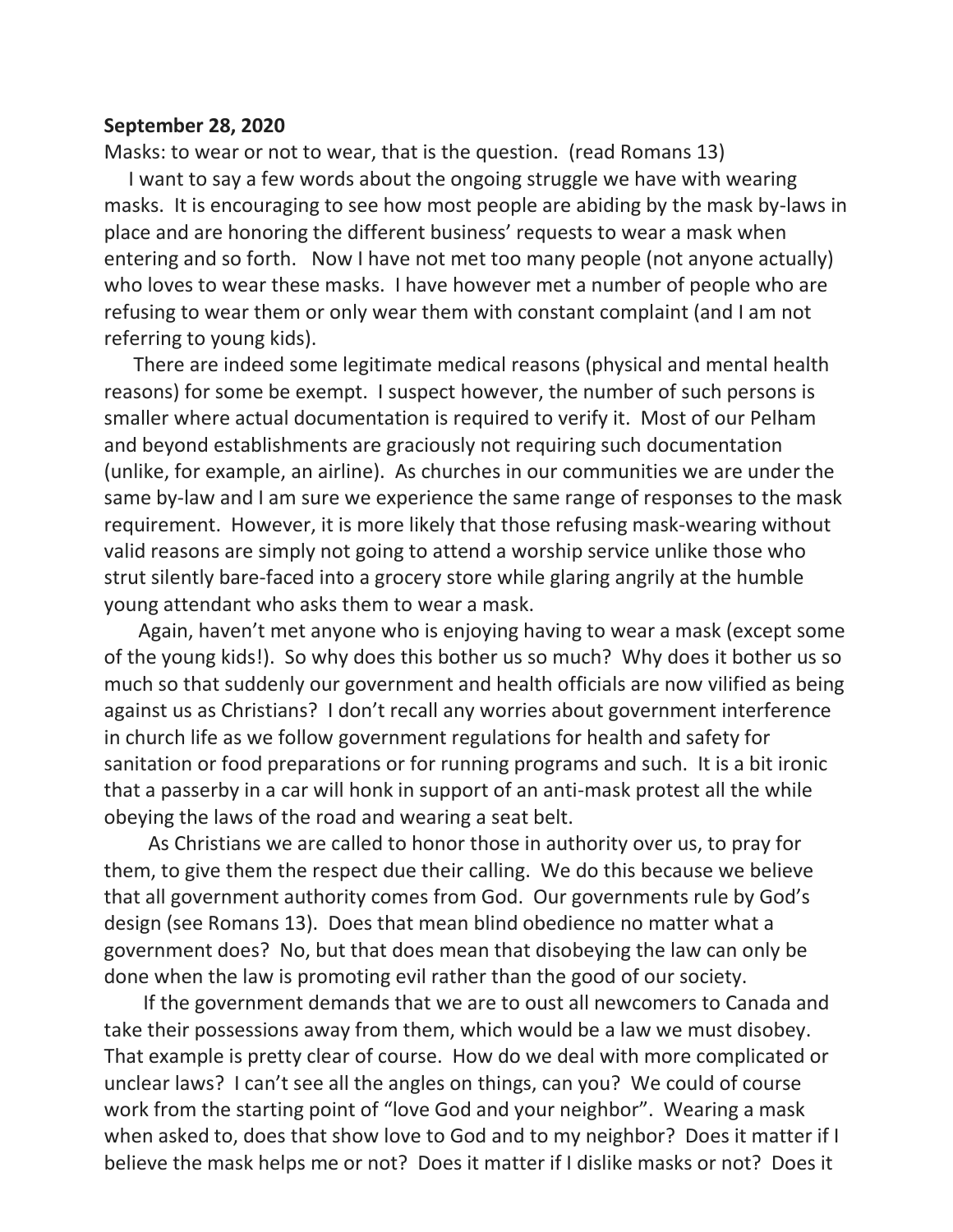matter if I believe or not believe the latest medical studies about how to best deal with this pandemic?

 No, it doesn't. It doesn't even matter if you believe this is all vastly overdone. Our local governments have instituted a by-law in their efforts to stem the spread of Covid19. I don't have a moral reason before my Lord not to obey. Wearing a mask is not somehow disobedience to God. It is in fact showing care and love to my neighbor, my fellow shopper, my fellow student, my co-worker or my fellow worshipper. And really, given all the suffering in this world, Covid related and more, we are just being asked to wear a mask and keep some distance between us. It is such a light thing for us to bear given what so many millions of people worldwide are living through right now.

 So even if I want to discuss with someone in a grocery aisle the need for masks or not, I am still going to have that conversation with my mask on. Why? Because I love them as my neighbor and their well-being is more important than my individual rights or whatever. After all, God sought our eternal well-being even though it cost Him the Son's very life, which you and I had no right to ask of Him. Yet that is God's love for us. That should be our love for others, going out of our way to show that love.

your fellow servant in the Lord, Pastor Colin.

#### **September 21, 2020**

1Peter 2:12—when in need of a tune-up.

 This past week I was driving behind a school bus. That in itself is cause for thanksgiving as it indicated the start-up of schools after being shut down since mid-March. I pulled up behind the bus at the corner of Canboro and Effingham in Ridgeville. It was busy … for Ridgeville that is. The bus waited its turn to head up the hill, with me following on my turn. But when the bus's turn came, I was suddenly idling in a thick black cloud of smoke.

 Up the hill the bus roared and all the way along, I was driving in carbon soot. Seems the bus didn't fare so well sitting idle for so long. And I'm pretty sure the driver had no idea what filth he was spewing out behind him. His bus was moving at his command, and he didn't care, so it seemed, that it was in bad need of a tune up. He had to get where he wanted to go and I was left trying to close my car vents.

 We can have a similar effect on people that we interact with through the day. We know where we need to be and are set on getting there. And the incidental people we have around us, the grocery checkout girl, the fella in front of us pondering lottery tickets, the older driver actually obeying the speed limit, the young fellow trying to keep track of how many people he has let into the store, all kinds of people, what do they experience when we go by them?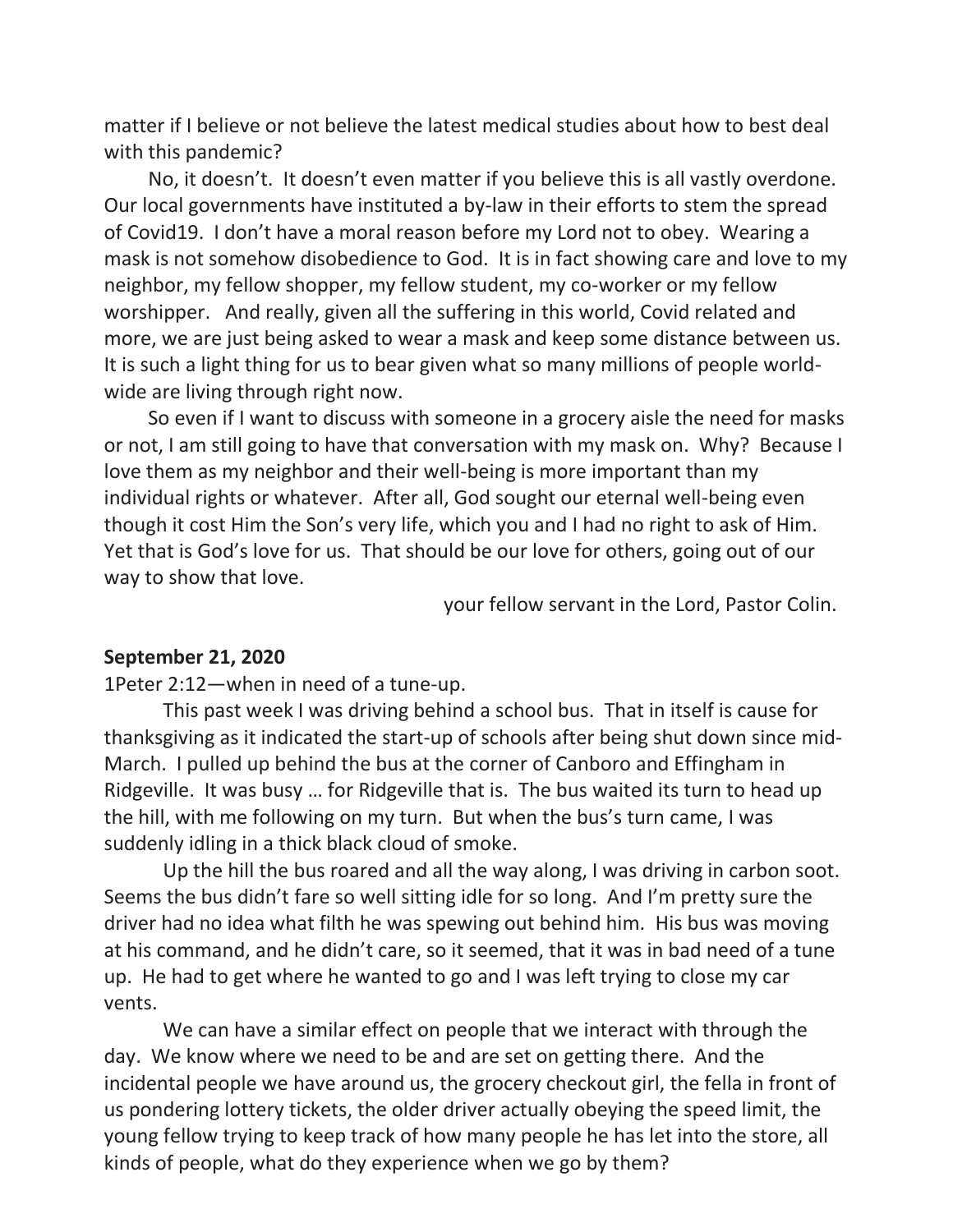Do we realize that when we are in need of a tune up, a spiritual, moral, relational tune up, that we can be spewing toxic fumes at those around us and be oblivious to it? We might be so focused on our drive through order being correct, that we don't thank the one who just served us. We might be so intent on showing off the hemi under our hood that we ignore the fearful elderly person trying to make it across the street before the light changes.

 Or maybe it's the transition home after work, and the irritation we have piled up from a frustrating day, we dump into the living room where our spouse or kids are greeting us. Or it's the irritation and sadness of the changes we all are told to accommodate during Covid19. In our self-justification and rationalizations, we cover the poor door attendant with ridicule; so much black smoke from our tune-up desperate hearts and minds.

 In 1Peter 2:12 the Lord tells us, "Live such good lives among the pagans that, though they accuse you of doing wrong, they may see your good deeds and glorify God on the day he visits us."NIV As Christians in North America we are under indignant scrutiny when it comes to public reputation. We don't help others glorify God if our passing interactions with people are not experienced by others as moments of good deeds. When we interact, even briefly, incidentally, are others left with the fragrance of God's loving kindness or with the black smoke of our missfiring motivations and attitudes?

 Civility is not a pretention but an act of kindness. Yes we might be in a frustrated mood, or be angry with something that transpired today. But we are called to choose how, when and where we work through that. We are responsible for how we affect others. We cannot of course control how others react to us, but even if they accuse us of doing wrong, let our actions speak louder than their words, and perhaps, by God's grace, the same grace that accepts us, they too will give glory to Him.

Your fellow traveler, Pastor Colin.

## **August 25,2020**

## **DON'T GIVE UP MEETING TOGETHER.**

"Well this is certainly different …" This was a comment from a couple with their kids at home when they watched their first worship service on line after the big shutdown descended on us back in mid-March. Fourteen weeks later and it gets said again, "Well this is certainly different …" only now it is spoken as the couple walks through the doors of the church building to attend the restart of onsite worship. Masks, sanitizers, follow the taped paths on the floor, sit spaced apart, no mail slots or collection plates or coffee served afterwards; it all feels so different, maybe sad, wrong, frustrating even.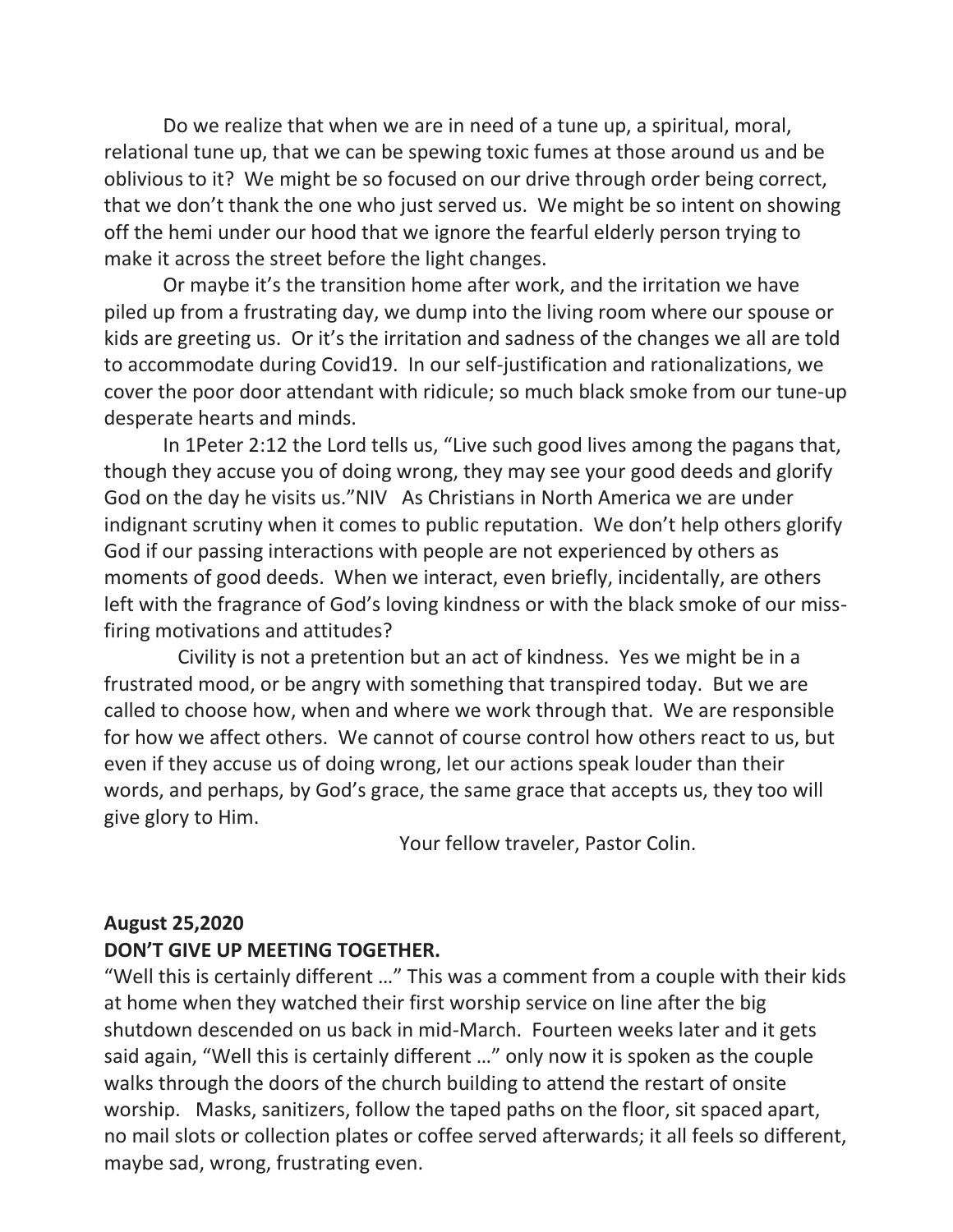When things change in our lives, we always go through some period of grieving what has been lost in the changes. This time is no different. And more so in this situation, we keep clinging to the hope that this is all very temporary and all will be back to normal very soon. I think that was the feeling for most of us at Bethany during the first weeks and month+ of the shutdown. We moved the services online, taking advantage of the livestreaming we already had set up for those who now and again who could not attend service in person.

We learned as we went. We waited as congregation, as staff, as Council, as volunteers, we waited in our small bubbles of home or work … waited for this to end. We were rightly thankful to the Lord for the technology and knowhow among us to continue to worship from home. We adapted our Sunday morning routines and did the best we could with what we had to work with. But it certainly was different. I don't think any of us were saying that worship via tv, computer, smartphone or tablet is better than in person. But we accepted it as a gift for such a time as this.

Now we are again in a transition. And we are hearing that it won't be until next summer that things might get closer to our old normal. That will most likely be true for Sunday worship as well. But thanks be to God! We were permitted to return together in smaller numbers for now. And so we re-opened at 1040 Balfour St. And here we came. Not a rush to get in like some Boxing Day sale, but entering cautiously, carefully. Because it all looks so different.

In the meantime many of us settled into the routine of watching the service online in our homes and, let's be honest, we feel a little resistant to have to switch it all up again and get ourselves back together in person. Some of us have been honest and expressed that we find it way easier to turn on the laptop while in our pajamas with a coffee in hand and sit back and watch. Others of us have so struggled with the masks or the spacing or whatever the adaptations, that we are going to wait until it all gets back to normal. Because that's easier to do for us.

There are of course legitimate reasons to be cautious about returning to gathered worship namely health risks to yourself or those with you. If that's you, give thanks for the livestreaming available and join in as best you can. But others of us need to take stalk of our honest reasons for hesitancy to worship together again. What keeps us away right now? What makes us afraid? What makes us frustrated with the situation? And then … what is the Lord calling us to do in response to our honest answers to those questions?

Bethany leadership is committed to doing all we do in a safe and wise manner. There's no government defiance or rash conspiracy theories guiding what we do. We strive to be obedient to the authorities God has placed over us as we respond to the call of our Lord to come together and praise His name, to receive His grace through Word and Sacrament, to pray for one another and this world, and to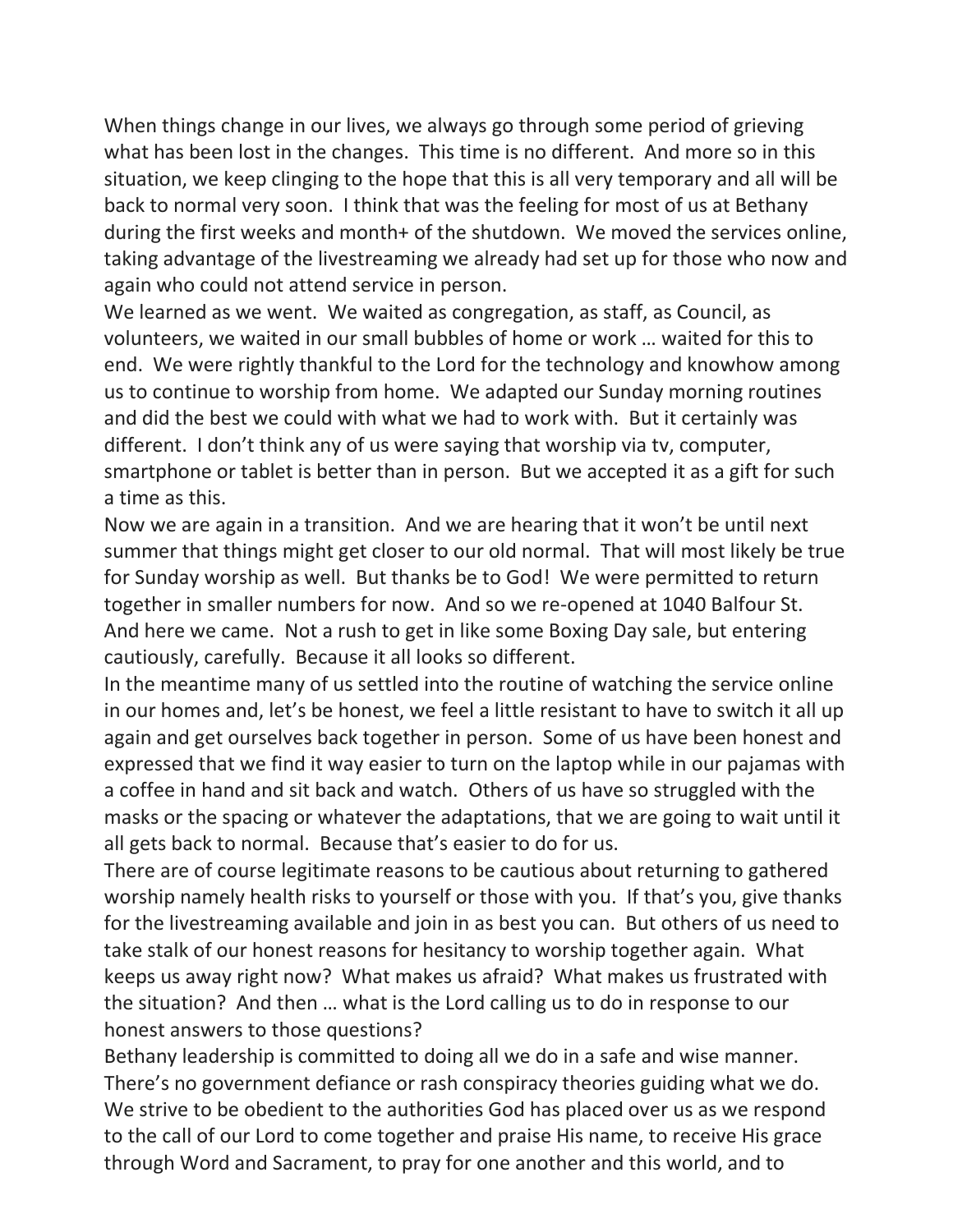encourage each other by being present with each other … even as we are all wearing masks, sanitizing our hands, keeping our safe distances.

Hebrews 10:25 says, "Let us not give up meeting together, as some are in the habit of doing, but let us encourage one another—and all the more as you see the Day approaching." These words were written first to ancient brothers and sisters who struggled to come together to worship because it could result in persecution by the authorities, or by people of other religions. It was downright dangerous to worship in public together. And still the Lord called them also to come together as the Body of Christ, our Lord, who has conquered and lives and reigns forever … still today in these certainly different times. See you soon.

Your fellow worshipper, Pastor Colin.

# **June 23rd Reflections**

## **REFLECTIONS ON WAITING IN LINE AND GENESIS 21:5**

 Line ups. That's one of the obvious new ways of life for most of us that we don't welcome. Of course around the world, lining up to obtain necessities of life are quite common. And we aren't strangers to line-ups for entertainment opportunities. One of the reasons Disney World/Land is not a real attraction to me is the line-ups. When I was a youth, you wanted to go to Canada's Wonderland or to the rides at Marineland on a somewhat drizzly day. That way there would hardly be any line-ups. I just can't fathom standing in line for hours for a 2 minute ride on a rollercoaster.

 And now it seems anytime we need to quickly run to the store to get something, there is a line-up, either at the entrance or at the cashier. Most of us are familiar with that, even if we are missing the old days where our consumer impulses could be answered in short order. Now we are texting our spouse with, "Hey I can see there's no line up at Walmart! Quick do we need anything?" We now by-pass stores when we see a big line up and we turn in when we see little one or no wait even if we weren't going there initially.

 Truth is, none of us North Americans are much good at waiting for something. And I think our impatience at line ups, our frustrations at waiting to get near the checkout, our disappointments at continued empty spaces on store shelves, this is all a function of our general impatience with things getting back to normal. Yes, we know. This COVID19 situation is going to take a bit to get past. As a result we are starting to be resigned to these line ups. Nothing joyful about it; just stuck with it.

 And there is more in our lives that we are getting weary of waiting for. We may feel like our life's plans, that roadmap we so carefully thought out, has suddenly been shut down or at least detoured. Road detours irritate us because they take more time, go places we don't want to go, and leave us wondering if we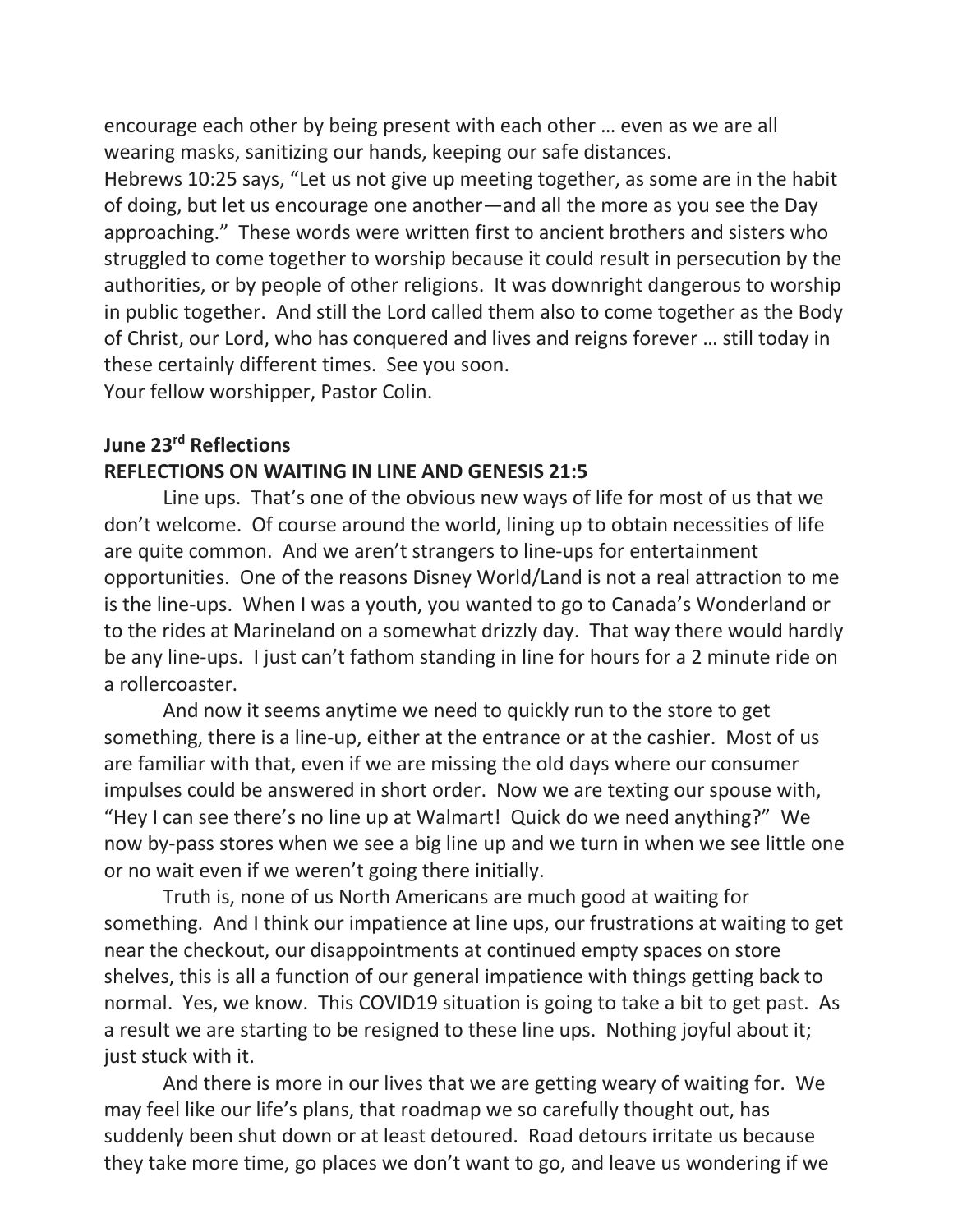are ever going to get back on track. And then there is inevitably the hold up when the road becomes one way and we have to wait for the other side to go first. But that of course is just driving. Our road blocks and detours might be prayers unanswered … for years perhaps. Maybe it's strain in a relationship that simply doesn't get past it. Or maybe it is the unknown of what to do next in your life.

 Jesus said in John 10:10 of his followers, "I have come that they may have life, and have it to the full." And the years are going by and you are still waiting on something more full for your life. Illness, disability, scarcity, habits that won't change, plans that never ripen, we are waiting often a long time. And we are weary of it. What is the matter with God? Why the long wait?

 Can you imagine Abraham & Sarah's thoughts and reactions to his firstborn son Isaac being born? "Well! It's about time, Lord!!" God waited until Abraham was a senior before he began His journey with this old man. Abraham was 75 years old when God called him to start out anew. I know retirement wasn't a thing back then, but wow. Why the wait? And then the promise of descendants when he and Sarah were barren.

 That too took another 25 years to fulfill. Abraham was 100 years old when Isaac was born and Sarah was 90! But in God's timing this was the perfect time. Perhaps Abraham & Sarah needed this miraculous gift of a son in their old age to better understand the ways of God verses the ways of humanity. After all, they named their son "Isaac", which means, "he laughs."

 Perhaps rather than an impatient "well finally!" Abraham and Sarah looked at each other, with infant in arms, and broke out in holy laughter at the amazing sure promise of God, fulfilled long after they ran out of anything to add to the equation. Perhaps in our next annoying line up, we might laugh a little, encourage those around us to patience. This pandemic is way bigger than you and me. But our God keeps all His promises as He works His pathway of redemption in this world in ways that make clear that our ways are really nothing in comparison. God in Christ has come to bring us life and life to the full. It's coming, keep watching and waiting on the Lord. It just probably not going to be according to our timetable.

## **June 9th Reflections**

# **PUTTING ON THE TOWEL: REFLECTIONS ON JOHN 13**

"*How come they get to protest but we aren't allowed to be with our extended families? How come a protest march is allowed but parties on the beach are not?*" These are some comments that are moving among our communities these days? Behind them is, understandably, the frustration and strain on patience under the constrictions of this Covid19 lockdown. As things begin to re-open carefully in the weeks ahead, there is the real potential for people to bolt ahead of the pace of re-opening. We can almost taste the return of free movement. And watching mass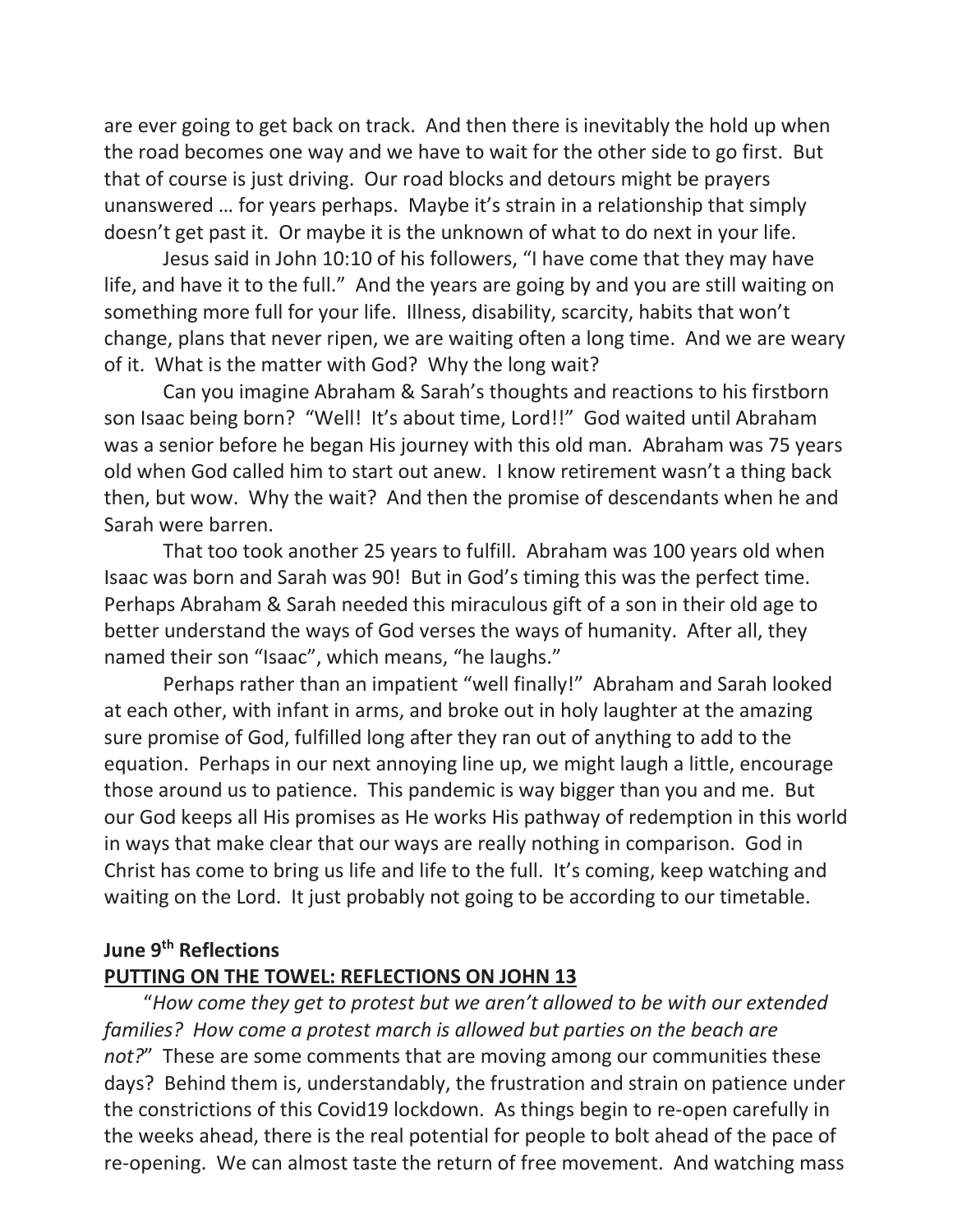protests against systemic and personal racism in Canada and the US seems to have the effect of putting our impatience about social gatherings on par with the protests happening in many places.

But also behind our complaints lies our selfish tendencies to look to our own interests first, and the interests of others second or a distant third. And in this case, when we are putting our desires to get back to normal life alongside the need for major and lasting changes with respect to justice and safety for non-white minorities in our midst, and calling the two things equal in value, we show pretty clearly how easily we stray from God's will (Micah 6:8!).

I cringe when I hear white Christians demanding their rights in the face of chronic ongoing injustice experienced by our Indigenous neighbors and new immigrants to Canada; by so many who are treated differently because they look different. I feel appalled when people liken a beach party to an anti-racism protest, using the latter to argue for the former, regardless of your stance on social justice issues.

When we demand to get what we want, we assert our power and positions in life as much as we can to get those things. And when we do this, we feel inherently justified in doing so (we believe we have a right to it!) and since we stick our neck out to voice those demands we feel compelled to defend our position (otherwise we might look foolish and weak!).

A recent email from Safe Families Niagara talking about authority and vulnerability pointed to Jesus' response to the power and authority he was given. In John 13 we have the account of Jesus washing his disciples' feet. The Apostle John records an astonishing contrast in verse 3-5: "**Jesus knew that the Father had put all things under his power, and that he had come from God and was returning to God; so he got up from the meal, took off his outer clothing, and wrapped a towel around his waist. After that, he poured water into a basin and began to wash his disciples' feet, drying them with the towel that was wrapped around him.**"

What a contrast to this world and our lives and how we normally function. When power and authority are given to someone, they take it and use it for whatever purposes they desire. We all complain that politicians are out simple to be elected and get re-elected. And so we find it difficult to trust motives and words and actions. And we view recent protests through the lens of power, of one group trying to take it from another. And yet Jesus, knowing he had ultimate power over all does no such thing.

The Apostle is deliberate in his words. Power in the ancient world was no different. Rome had power. The Jews wanted the power back, even as a sign of the Kingdom of God for them. But Jesus, the promised Messiah of that Kingdom, knowing who he was and what power and authority was given to him, does the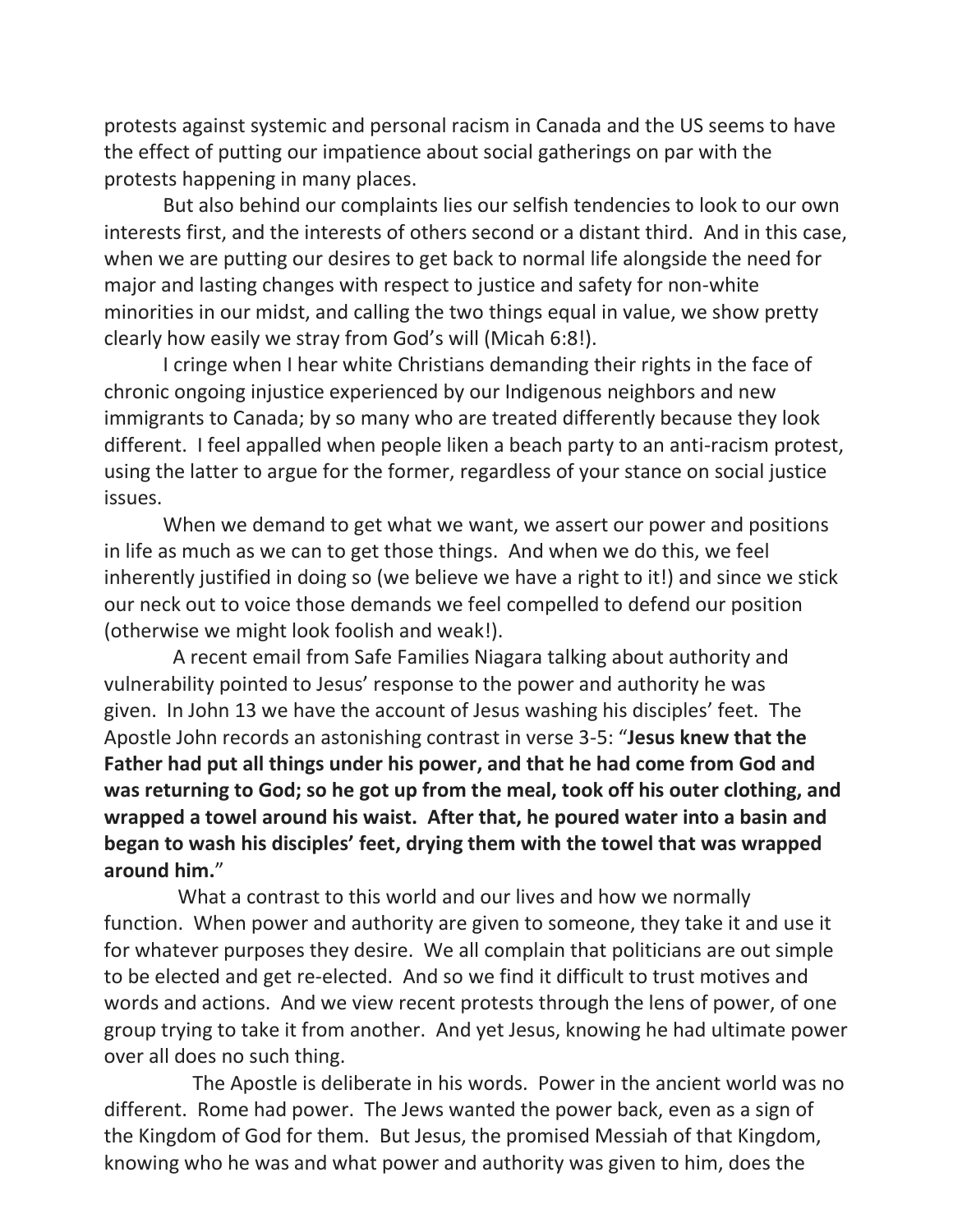work of a servant in a very visible way. How should this demonstration of the use of power and authority impact how we talk about and respond to what is going on around us today? In verse 15 Jesus explains: "**I have set you an example that you should do as I have done for you."**

Some churches practice foot washing because of this passage as a way to obey this command. I think that misses the point. Jesus used a visible cultural practice to demonstrate what we are called as Christians to do and be in this world. As we are called in this life to "**do justice, love mercy, and walk humbly with our God**" **Micah 6:8** we are called to do this as Jesus did. Humbling ourselves, serving others, and making the needs of others a higher priority than our own needs. Especially when it is the need for major and lasting changes that raise up those who are trampled down, to uphold those who are in need, to welcome the stranger in our midst, to stand with those who have no voice, to, as Amos 5:24 says, "**Let justice roll on like a river, righteousness like a never-failing stream!"**

And no, getting together with extended family or having a beach party are not the same thing as a protest against the injustice of racism. For in which context are we called to put on the towel and wash the feet of others? Your fellow servant, Pastor Colin.

# **May 27th Reflections**

#### **REFLECTIONS ON BEING NEGATIVE**

 It normally is a criticism, being told you are negative. But when Premier Doug Ford is pushing to reach higher numbers of Covid19 tests done per day, more and more people, hopefully, will be told they are negative. And that's what you want to hear. I just spent a few days repeatedly checking the Covid19 test results webpage, hoping to be told I am negative. And the Lord graciously granted that.

 To me it has always felt a bit backwards the way medical tests use "negative" and "positive." But of course they are using the words accurately. In normal conversation however we uphold positive and downplay negative. But in this case, you want to be told you are "negative" but only medically.

 However, today, as parts of the world including around here begin to reopen to business, there also seems to be a rise in negativity. It's not unusual for people when going through trying times to look for someone to blame for all the suffering. And so our leaders, to whom we looked to help in time of need, and for whom we were generally glad to have in place, they now become the target of all kinds of negative complaints.

 I would not want to be a political leader in this pandemic situation. There is no way you can do right in the eyes of anyone. No matter what you do or have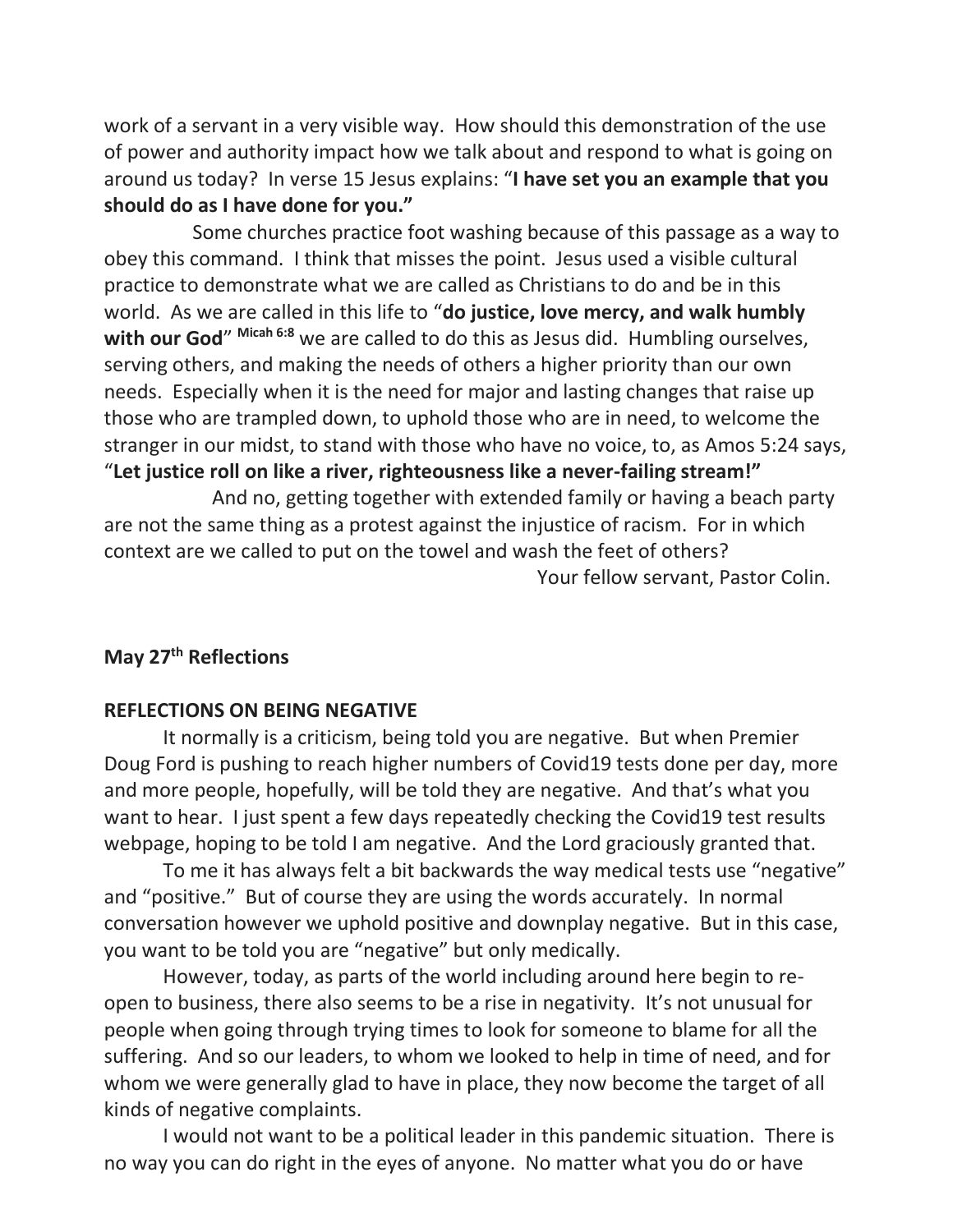done, you will you be told either you did too much or you did not do enough. No one is going to tell the Premier or Prime Minister that they did everything just right. And the sad reality is, Christian leaders have been heard in a number of places in North America bad mouthing the authorities, defiantly claiming their rights over against diligent and cautious government leaders. I wonder if the unbelieving world watching today has any sense that churches and their people are any different than anyone else when it comes to negatively complaining against others.

 And it is easy to do. Just this morning I was at the dog park to let my dog run (so that I wouldn't have to :) and in conversation with another dog owner there, I easily followed his lead into complaining about all kinds of things going on today. It felt natural and fitting to speak negatively about certain leaders, organizations, policies and even other dog owners. There's comradery in complaining and it is an easy club to join.

 But I only want to be negative medically, not inter-personally. Ephesians 4:29 gives us the better way, Do not let any unwholesome talk come out of your mouths, but only what is helpful for building others up according to their needs, that it may benefit those who listen. How fitting for us as followers of the Peacemaker. Notice, it is "do not let" an active action to stop ourselves from complaining and attacking. It assumes we are inclined to do this. And then the criteria for talk that comes out of our mouths is based not in what I want or need, but in what builds others up according, again, not according to what I think they need to hear, but according to the other persons' needs.

 "That it may benefit those who listen." Perhaps this is more people than simply the one we are talking to in the moment. Perhaps this is the listening neighbors, society, and world in which we are placed in Jesus' name. The old children's song is still appropriate: "Oh be careful little mouths what you say … for the Father up above is looking down in love." The only time we want to be known as being negative in the presence of others is with respect to medical tests. For the rest … "Therefore, as God's chosen people, holy and dearly loved, clothe yourselves with compassion, kindness, humility, gentleness and patience." Col. 3:12

# **May 21st Reflections**

Covid19 reflections on Matthew 11:28-30.

 When you walk a roaming dog like our little Archer, you have to be aware of whose lawn they might walk on. I regard the city owned boulevards as somewhat common property and so I don't worry if my dog travels on the grass there. But wandering up someone's front yard towards the house is more of a no-no. I mean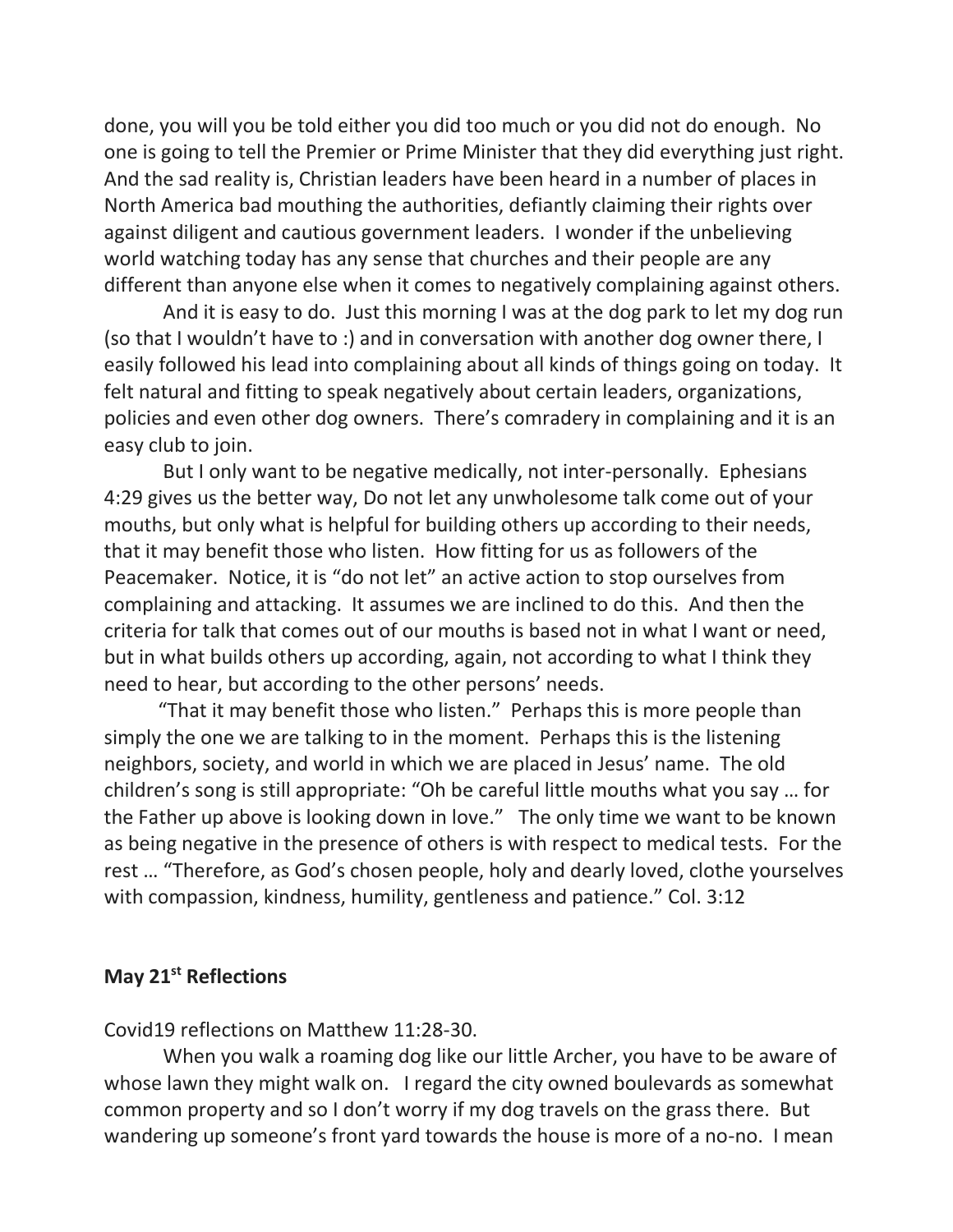if you are looking out the window and you see someone letting their dog explore your front yard and gardens, you're probably not all that thrilled with this.

 The same can be said with people. The end of the driveway, whether it's the sidewalk edge or road, is sort of an accepted personal property line. People for the most part walk the sidewalks and do not wander up and down the driveways as they stroll. And we in North America are pretty protective of our property, owned or rented.

 For a number of years as a boy and then also again later as an adult, I had a newspaper route. Both times I delivered early in the mornings before most anyone was up. To speed things up, I would go from house to house right across lawns and leaping over flowerbeds to get to the doorways to drop a paper. But not of course, if I saw or suspected the household dweller was in view. That just felt rude. And still today, if the person delivering the Voice of Pelham comes to my front door mailbox via the lawn near my front window, I am a bit bothered by that. After all, it's my property and it's my safe zone. Some houses in even have fences and gates across their front yards.

 But something new is happening today. A lot more people are walking the sidewalks and in order to pass each other under social distancing rules they have to choose an option. Either move out onto the road or step up onto someone's driveway or front lawn for a moment while the other person passes by. Suddenly my property, which used to be part of my safe zone, an out of bounds area for uninvited strangers has become a safe zone for anyone who comes by all because of Covid19.

 And no one seems to be reacting badly to this. I have walked a few steps up someone's driveway to make way for another and upon seeing the owner there, have received a friendly wave or hello, even when walking on amazingly manicured lawns. It is as if our property lines have become dotted lines with welcoming spaces for any to come on in. We are learning to welcome people to the safety of our driveways and front lawns. We are learning that this is OK.

 Going back 50-60 years, most houses on most streets had front porches on which to gather and if you were strolling along a street it was the venue for conversation with neighbors. In fact, if you didn't come up to the porch to say hello, it may even have been considered rude. But over time, with the spread of the automobile and attached garages, the back deck replaced the front porch. Few houses today have much of a gathering space in the front. And with this change we enacted more control over who interacted with us at home. It became basically by invite only.

 Do you ever wonder where the front porch of a church is? It has always been at the front of our homes, where our private lives meet the sidewalk or street. And today, because of Covid19, people are occasionally coming up the drive or onto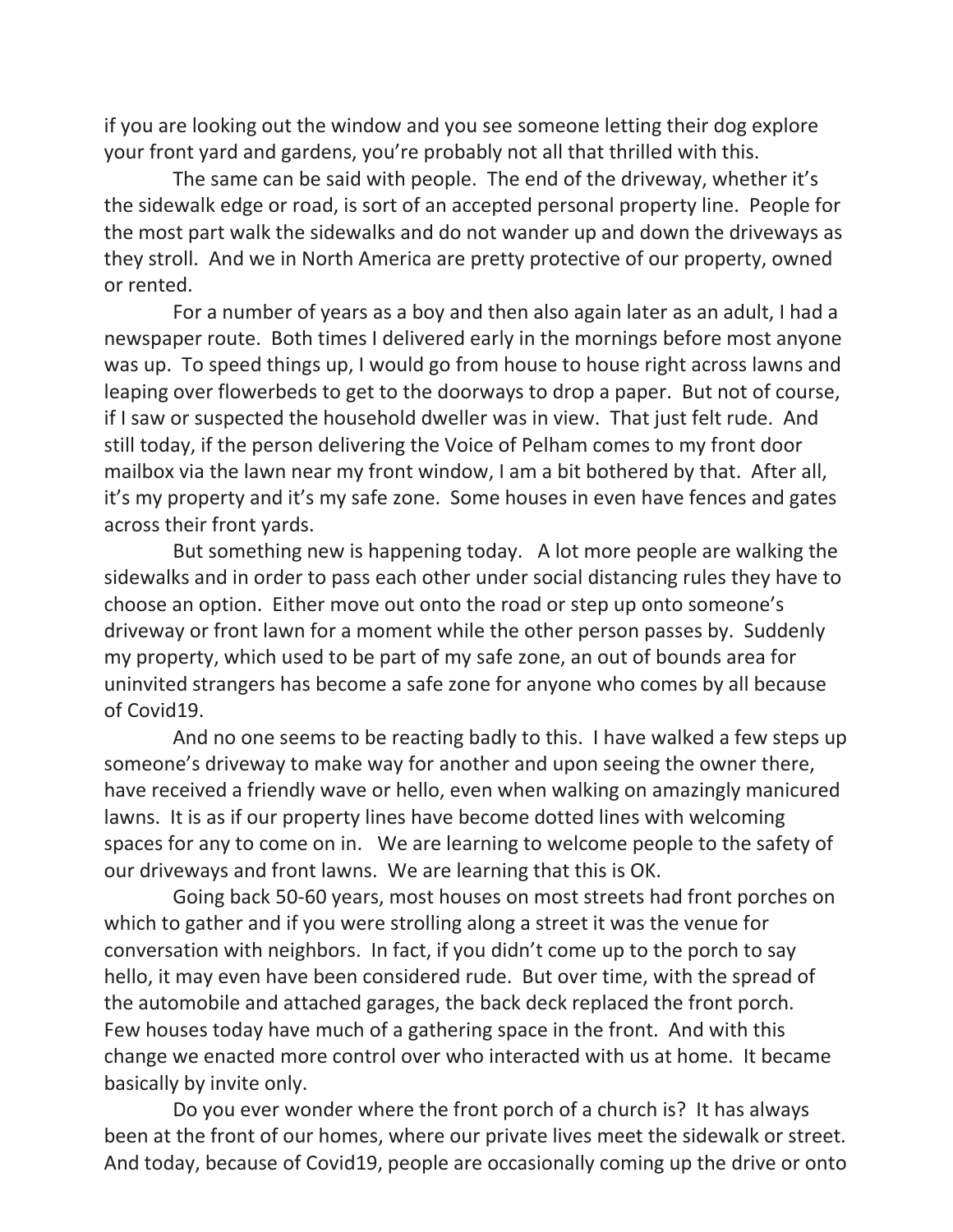the front lawn. Do we have any kind of "porch" practices today to interact with them? Can we open up our lives a bit in some way to welcome the stranger, the barely acknowledged neighbor, the person we usually just waved to from the car, can we welcome them a bit closer? Or are we waiting for all things to return to as they were, and the boundary of our driveway or front lawn returns to a solid line that other should not cross?

 If the church is the Body of Christ in the world, if we are the hands and feet, the heart and mind of Jesus in our neighborhood, then what Christ invites us to, is what we are to invite others to. The invite of Matthew 11:28-30 is indeed Jesus' invitation to anyone to come and meet him in loving kindness. But is it therefore not also our invitation to the neighborhood? "Come to me, all you who are weary and burdened, and I will give you rest … I am gentle and humble in heart and you will find rest for your souls."

 Perhaps, rather than somehow making it seem that my property is off limits to strangers, perhaps I should put up a sign that says, "Safe zone. Feel free to come on over." It reminds me of the three houses in a row on one of my old paper routes, that had a connected stone foot path along the front of all three houses. That simple path told me I was welcome to be on their property and that they welcomed each other as neighbors. Their path was for anyone who needed to walk it.

 Perhaps through us, Jesus calls out, "Come to my people, all you who are weary and burdened, and through them, I will give you the rest I have given them … for they are gently and humble in heart and you will find rest for your souls." Maybe I have to sit out front more.

# **May 13th Reflections**

Watch out for those pre-existing conditions.

 As parts of the world slowly … very slowly … take tentative steps towards opening up society again, there is a steady rise in impatience with it all. We watch from here in Niagara region with some confusion at the scenes of American protesters decrying their economic freedoms being taken away and demanding them be returned. You can imagine the scene with a few hundred loud and crowded protestors shouting and waving banners, flags and placards, marching on the sidewalk in front of some government building with reporters trying to get some sound bites from some these defiant citizens while cars constantly honk as they drive by.

 Picture also in the midst of the crowd a woman in medical scrubs looking too old and tired for her age, keeping her head down, making her way through the crowd towards the seniors' residence at the end of the street for another double shift among some of the most vulnerable to the virus. If the reporter would point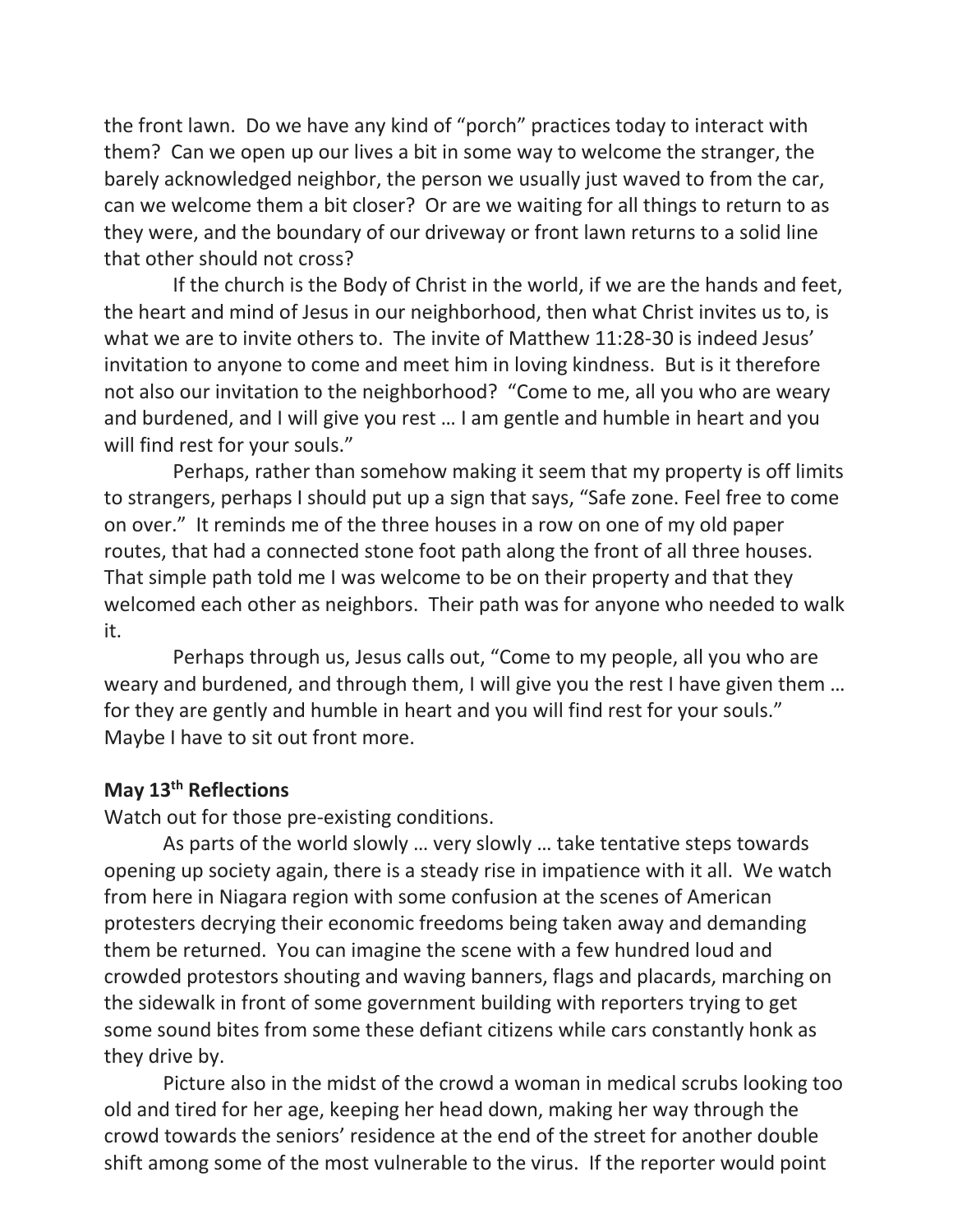her out to a protester and ask, "What about her?" the reply might be something like, "They are doing great job. Of course we have to still protect the vulnerable. They should stay in lockdown. But for the rest of us? We have no pre-existing conditions that put us at risk so let's get back to life shall we?"

 As time goes by, we will see a growing divide between "those with preexisting conditions (including the vulnerability of old age) and the rest of us" when it comes to living with the presence of COVID19. You will be in one category or the other. It will seem like there is a great chasm between the two that cannot be crossed. Of course the phrase, "pre-existing condition" used to be attached to health insurance forms for travelling out of country. If you had such a condition, then you might be ineligible for insurance. Better be careful about that. Wouldn't want to end up in a situation where you were in trouble and your insurance is no good because of a "pre-existing condition".

 Today having some "pre-existing condition" even becomes a sort of comfort to others when they hear that someone they didn't really know well, dies of COVID19. They were healthy and young! What happened? Oh, they had a preexisting condition. Whew. We, who don't have such a thing, we are still safe. What is hidden in such banter is a fear of a deadly virus that no one could escape. That would send us into a panic far beyond what we see today.

 I mean, what if we all actually have a pre-existing condition that makes us all vulnerable to suffering and death? What if our perception that some are more susceptible to suffering, misery, and death in their life than others, because of how they live, or choices they make, or the homes they come from, what if that is all an illusion? What if there are not two categories of people at risk but only one: all of us? What if the needs of those with pre-existing conditions are the same as those who are sure they do not have any such thing?

 I wonder if the present plentiful "we are in this together" sentiments will slowly fade back into "you're on your own" when the majority are able to return to their normal pursuits in life. I wonder if the outwardly broken people in our communities, the "sinners" in the New Testament sense of those unclean, those needing to be kept away from the rest of us, I wonder if they will be swept off the front pages of breaking news and be returned to the back pages among the obituaries and the articles for sale? We have always been pretty sure that society's bottom dwellers are at the bottom because of their own pre-existing conditions of laziness or addiction or maybe (more compassionately), mental health problems. The priority in economic and political life has to be those who do not have such preexisting conditions, right?

 The Gospel is the great leveler. Before God, we are all on the bottom with this pre-existing condition called sin. And no one, no matter what their standing in the community is spared. There are not two categories of people before the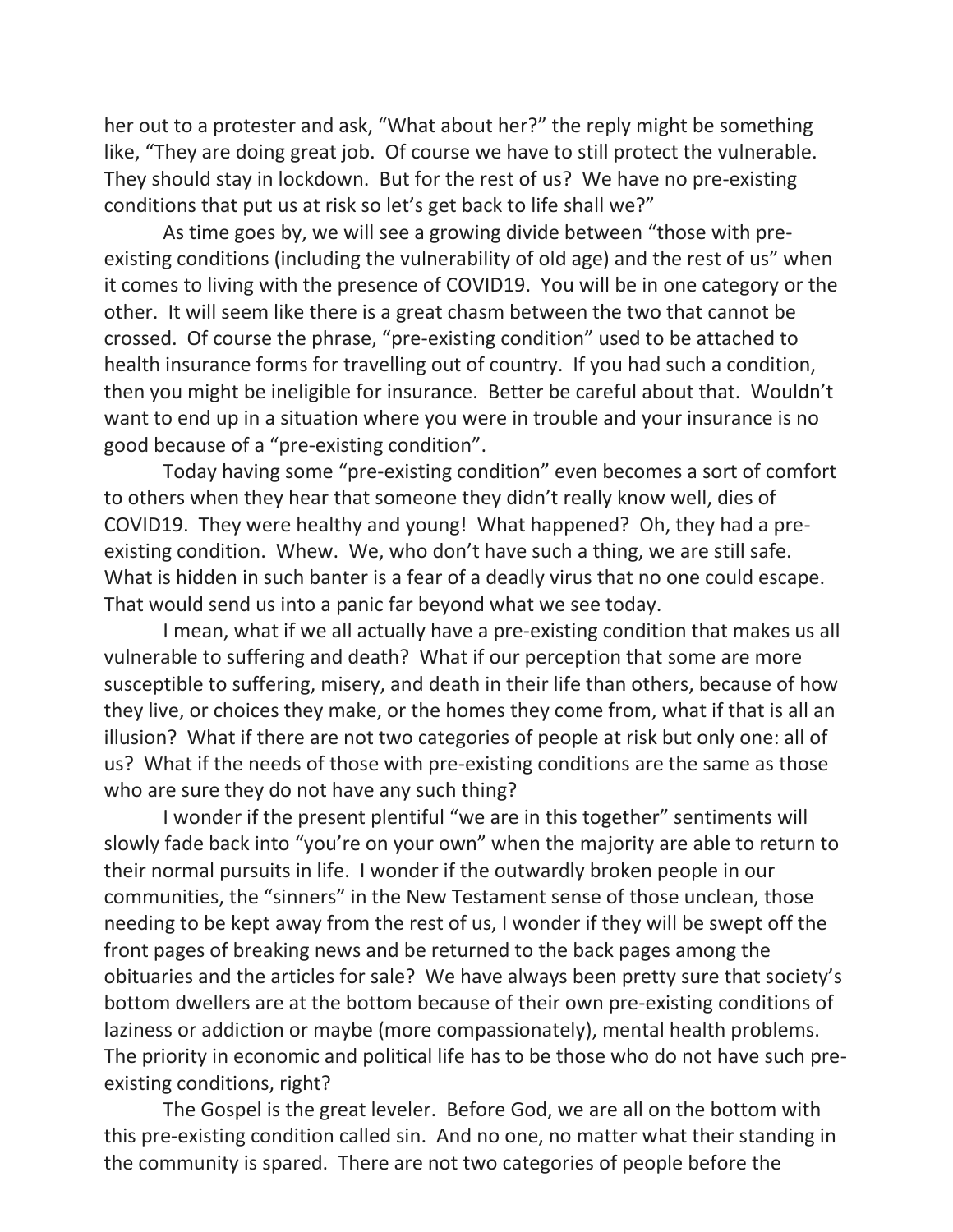Creator. There is only one. Romans 3:23 "… There is no difference, for all have sinned and fall short of the glory of God," In other words, we are all in this together, this misery-filled, rebellious, dark-hearted godlessness of sinful life. We are all fallen in sin. We are conceived and born with this pre-existing condition, out of which we grow at get practiced at making self-centred poor choices all through life that simply show this condition.

 "There is no difference, for all have sinned and fall short of the glory of God, and are justified freely by his grace through the redemption that came by Christ Jesus."

As we all struggle with our place in the changes ahead … who gets to go to work, what gets to be open and what must remain closed, who has to wear masks and when … let us resist the urge to create categories out of people to make a better spot for ourselves. In a sense, this virus, which attacks indiscriminately ignoring borders, political stances, economic position or anything else that we so normally rank people by, this virus reminds us of sin. It is present everywhere. It is so small it is insidious yet it attacks without warning and we spread it even unknowingly.

 Of course sin is far worse and completely global. And so the rescue from sin has to come from outside of ourselves. It came from God himself in Christ Jesus. We all have the pre-existing condition of sin. I don't mean this simply to be a quaint metaphor but an actual reminder. As we deal with one another on this planet, we are indeed in this together, the misery and suffering of one is a part of all. For just as sin is part of all, so also the Gospel of salvation is for all to hear. And that needs to be enacted with loving kindness that welcomes and includes rather than isolates and sets aside.

For anyone, whose situation seems so different from ours, whether in the neighboring house or in neighboring nation, has more in common with us as fellow sinners in need of God's amazing grace in Christ than we often want to acknowledge. Pre-existing condition? Making us susceptible to suffering, misery, corruption? That's me too. We are all in this together. Thanks be to God for His indescribable grace in Jesus.

# **May 5th Reflections**

### GOD'S NEW THINGS DURING COVID19

 I just recently came across some reflections written by Resonate Global Mission staff on the CRC Network website (network.crcna.org) asking about how we are responding to the "new thing" God is doing during this pandemic. In Isaiah 43:19 the prophet announces to God's people that in mercy God is doing a new thing in the midst of their suffering in exile. "See, I am doing a new thing! Now it springs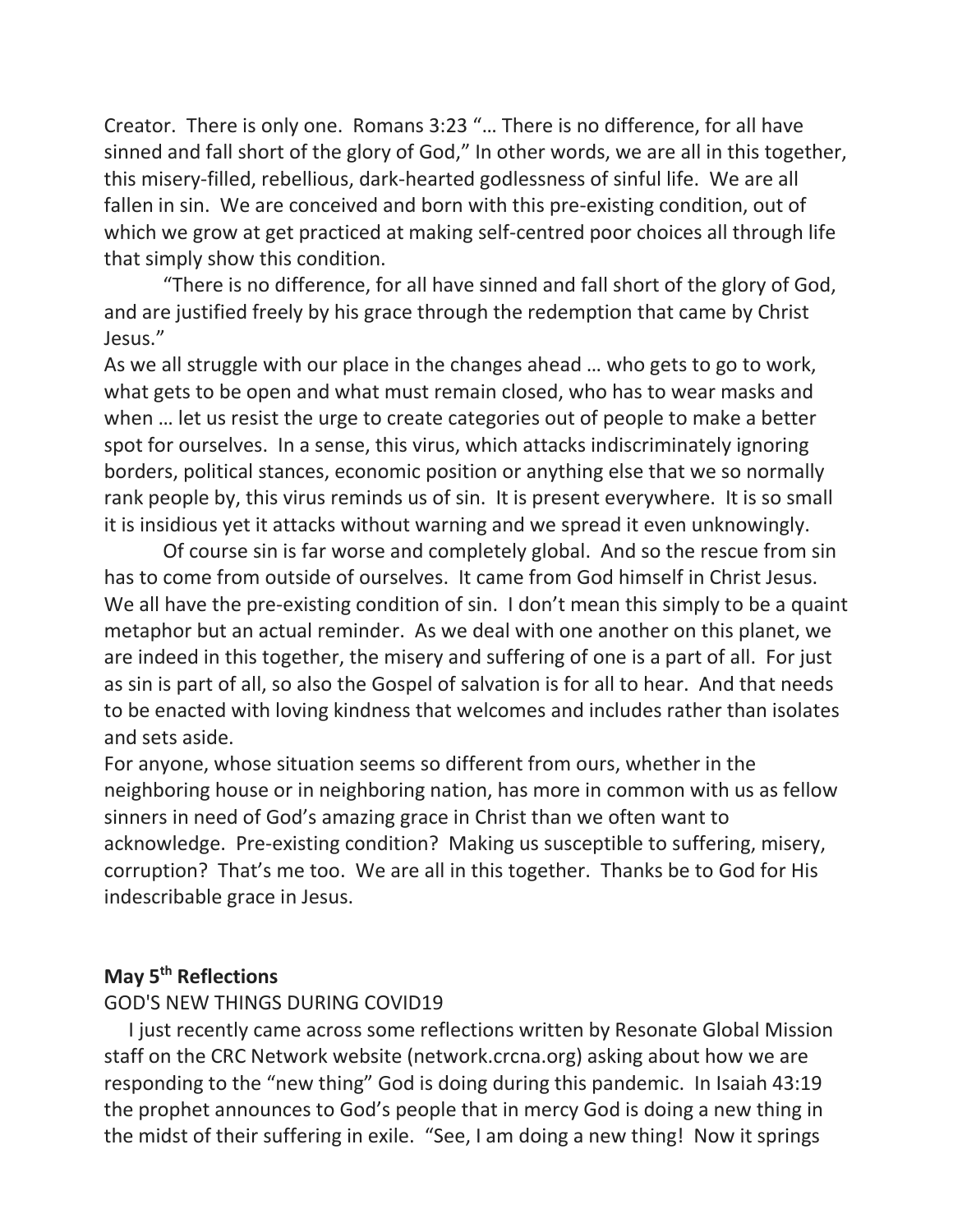up; do you not perceive it? I am making a way in the wilderness and streams in the wasteland."NIV

 I think for most of us, most of the time, we view this pandemic as an awful interruption to normal life, and to the ways we wish to follow the Lord in our worship, education, service, at work and so forth. So we are sort of waiting for this to end and things to go back to some semblance of normal. But more and more, we hear people "in the know" telling us that things will never return to the way they were. Newscast hosts are asking experts what long term and permanent changes will result from this global pandemic?

 And perhaps you are also in the space between what you've lost and what you want to have back. And yet you have that sneaking suspicion that in some ways we are not going back to the way things were. And this is not necessarily a bad thing. The virus is bad. It is not welcomed nor should it be. But its impact might also produce some new things. And we know as Christians that there is a God who is sovereign over all things and that even through the brokenness of a pandemic, itself a result of this sin-broken creation, God can and does bring about new things. The CRC Network article went on to list a few ways with respect to the church, that God is doing something new through COVID19:

"The church has never been so attentive to those who can't leave their homes than it is right now…and there have always been people who couldn't leave their homes. The church has never been so creative in supporting those who have lost their jobs or had their wages cut…and there have always been people struggling financially in our communities.

The church has never been so accessible to people who don't know Jesus and probably won't go to a physical church, but might watch the gospel being preached on YouTube or Facebook out of sheer curiosity…and there have always been people who were curious enough to listen but perhaps too afraid to come into our space."

 And that is just to name a few things God is doing. What if we took time this week to look around us, at our own homes, families, our own thoughts and habits? What if we took time to ask the Spirit to show us what new thing, Lord, are you doing? Could it be a new way forward in the desert of being stuck at home; a new stream of refreshment in a wasteland of previously shortchanged relationships? Notice in Isaiah 43:19 that the prophet asks if we perceive what God is doing? It's not seeing what we are doing, or how well we are coping but seeing what God is doing in the midst of the desert and wasteland of daily life today.

 If you are at your wits ends with your kids, ask the Lord, "What new ways are you showing me that I am not seeing in this situation?" If you are struggling with being alone and cooped up, ask the Lord, "What stream from your presence is flowing for me in the midst of this aloneness?" Isaiah goes on to announce that even as we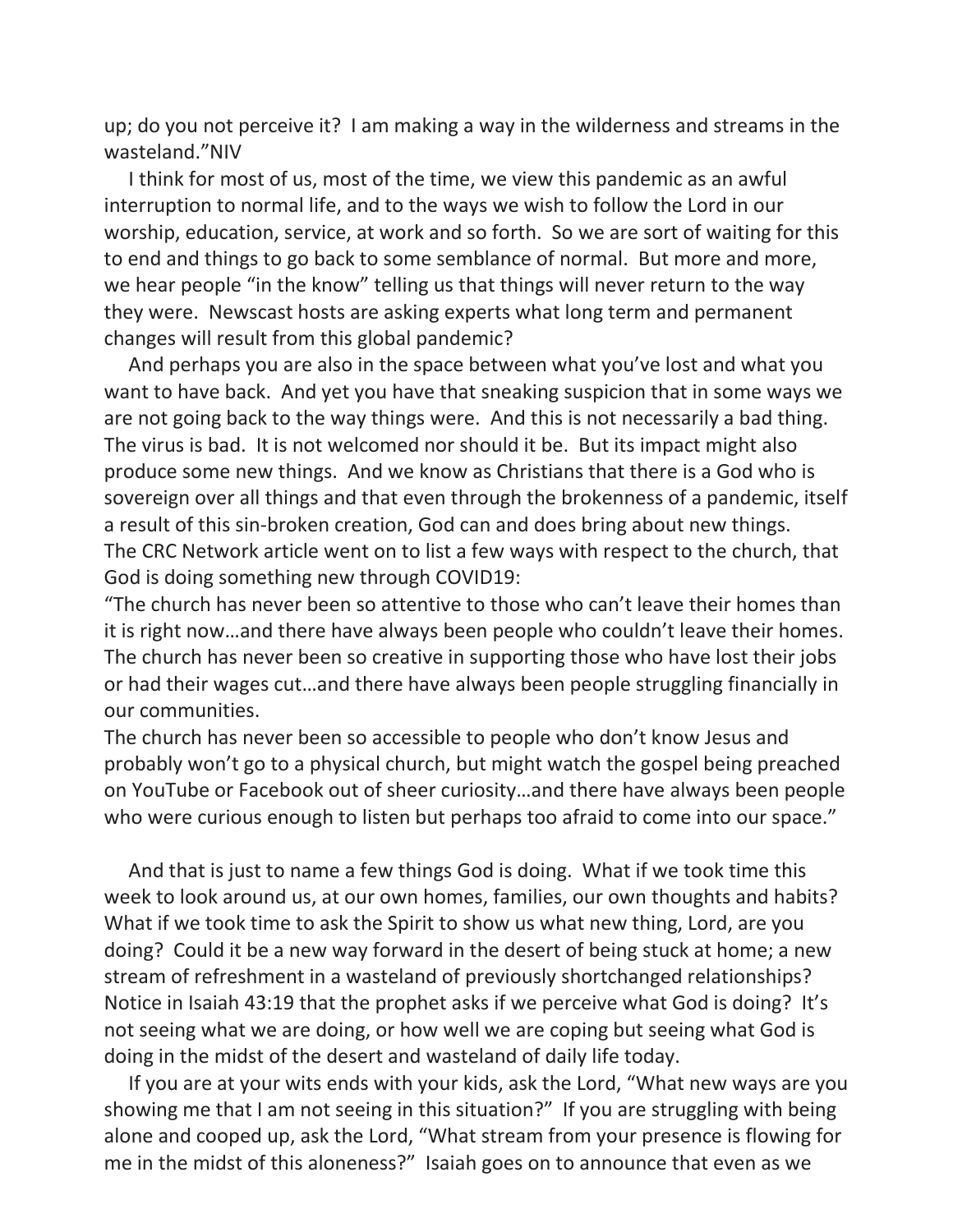may not yet see what God is doing, the animals all around us do. Verse 20, "The wild animals honor me, the jackals and the owls, because I provide water in the desert and streams in the wasteland …"

 Makes me think of all the posts online about how the air is cleaner, people notice birds and wildlife in the cities and in the now calmer waterways that they never noticed before. Images of a kangaroo bouncing down a main street in Australia or lions lounging on the 9th hole greens on some African golf course or the alligator enjoying the poolside at some resort. But the new things God is doing, even as they may benefit the animals in some way, are in fact for the blessing of His people. "… to give drink to my people, my chosen, the people I formed for myself that they may proclaim my praise."

 In Christ, that is you and me. What would cause us to proclaim God's praise? Noticing what new things God is doing, even in the midst of hardship, worry, fear and suffering. Because God is a God of mercies that are "new every morning"Lamentations 3:22-23 we have reason to look for what He is doing. It is not so much about looking for some silver lining on the outer edges of what we are going through as it is searching out the renewing of the foundations on the inside, near the core of our lives. And there we find the renewing grace of God in Christ, which is always at work bringing us towards Christ-likeness because we are "the people he formed for himself."

# **April 23rd Reflections**

## **Greetings brothers and sisters in the Lord.**

If you are willing to take a few minutes to read (and I suspect many of us have some extra time these days), I recommend following the link below to Rev. Shawn Sikkema's "Letter to My Middle Class Friends." It grapples with the impact of Covid19 for both poor and middle class people and what the Lord may be calling us to through this pandemic. This is shared with permission.

# https://www.jesusoncolfax.org/blog/middleclassfriends

Rev. Shawn Sikkema is a CRC pastor serving a Resonate Global Mission sponsored church plant called "Jesus on Colfax Ministries" in the East Colfax neighborhood of Denver, CO. Shawn and his wife Diane lead a ministry that reaches out to people who live in a string of about 25 old motels along East Colfax Ave. (He is also Karl Vahrmeyer's brother-in-law----thank you, Wilma for bringing this article to my attention!).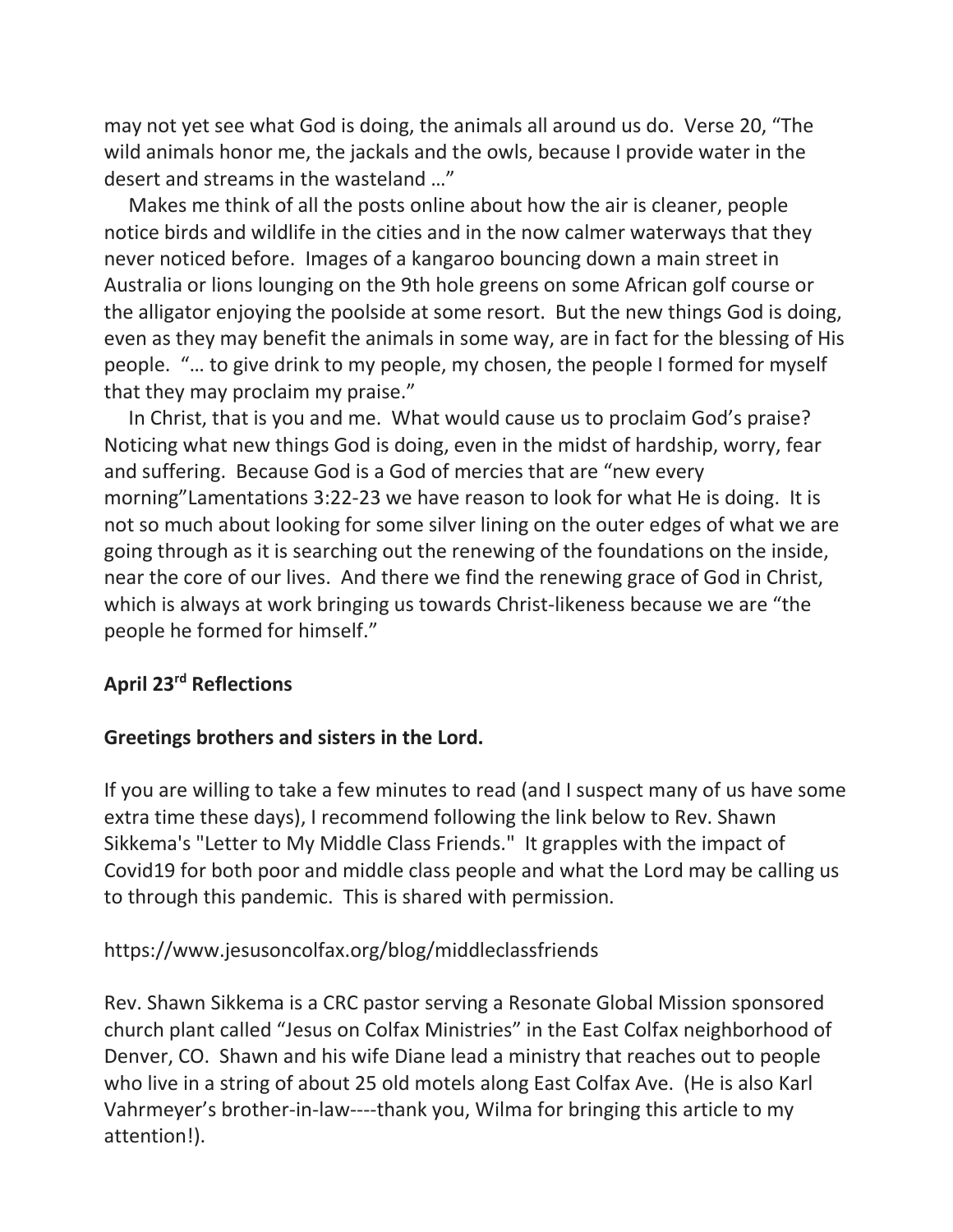# **April 21st Reflections**

Have you noticed that the public way we say "good bye" at the end of a conversation has changed? At the grocery store check out from behind the Plexiglas shield, or at the end of a phone conversation with a repair shop, or even on the radio at the end of an interview with some social commentator or political analyst, people finish with, "Take care and stay safe."

 Of course this is entirely understandable given the pandemic risk we all face, and some more extremely than others. This threat to our personal safety called the Covid19 virus has unmasked our personal vulnerability. And it doesn't matter if you are youthful or seasoned, socially adept or you travel solo, have a door at work with your title on it or use a locker for your street clothes. It doesn't matter if you have a complex portfolio or you live paycheque to paycheque, if just English is native to you or you can converse in various languages, whether you are from here or are new here, all this makes no difference in the face of this virus.

 Being vulnerable is really nothing new to us fragile mortals. However usually we live with a confidence that we have adequately protected ourselves from most daily dangers. It is probably a good thing that we do not spend our days pondering all the ways that we live at risk of some trouble happening. But today, people are adding the "be safe" or "stay safe" tag line to their farewells. I have also found myself saying this to people I chat with (from a hockey stick distance away of course).

 The reality is however, that we cannot keep ourselves from all harm. We do our best to be prudent and live carefully, however, things happen. Terrible things happen. Think of the senseless shooting carnage in rural Nova Scotia recently. Our wish to one another to "stay safe" has an element of fear embedded in it. It doesn't sound or feel like our usual "have a good weekend" or "enjoy your day." Saying "stay safe" assumes the danger lurking. And the farther away from affluent communities we look, the more "stay safe" moves from a relevant wish to an urgent prayer.

 This pandemic dominates the news feeds. Yet much of the world continues to live in fear and poverty, instability, lack of necessities, war, famine, and homelessness. We have largely forgotten that just before this pandemic, the world was witnessing the largest refugee crisis since WWII. "Stay safe" becomes much more of a naming of threats and fears and a crying out for help as our daily footing slips as the ground shifts beneath us globally. We feel today especially, the forces in this world that are far beyond our personal control. When we offer our "stay safe" comment, are we not hoping that we have some control over this? If not, the phrase is missing something. Maybe we just need to add it: "May God keep you safe." Is that not really our prayer?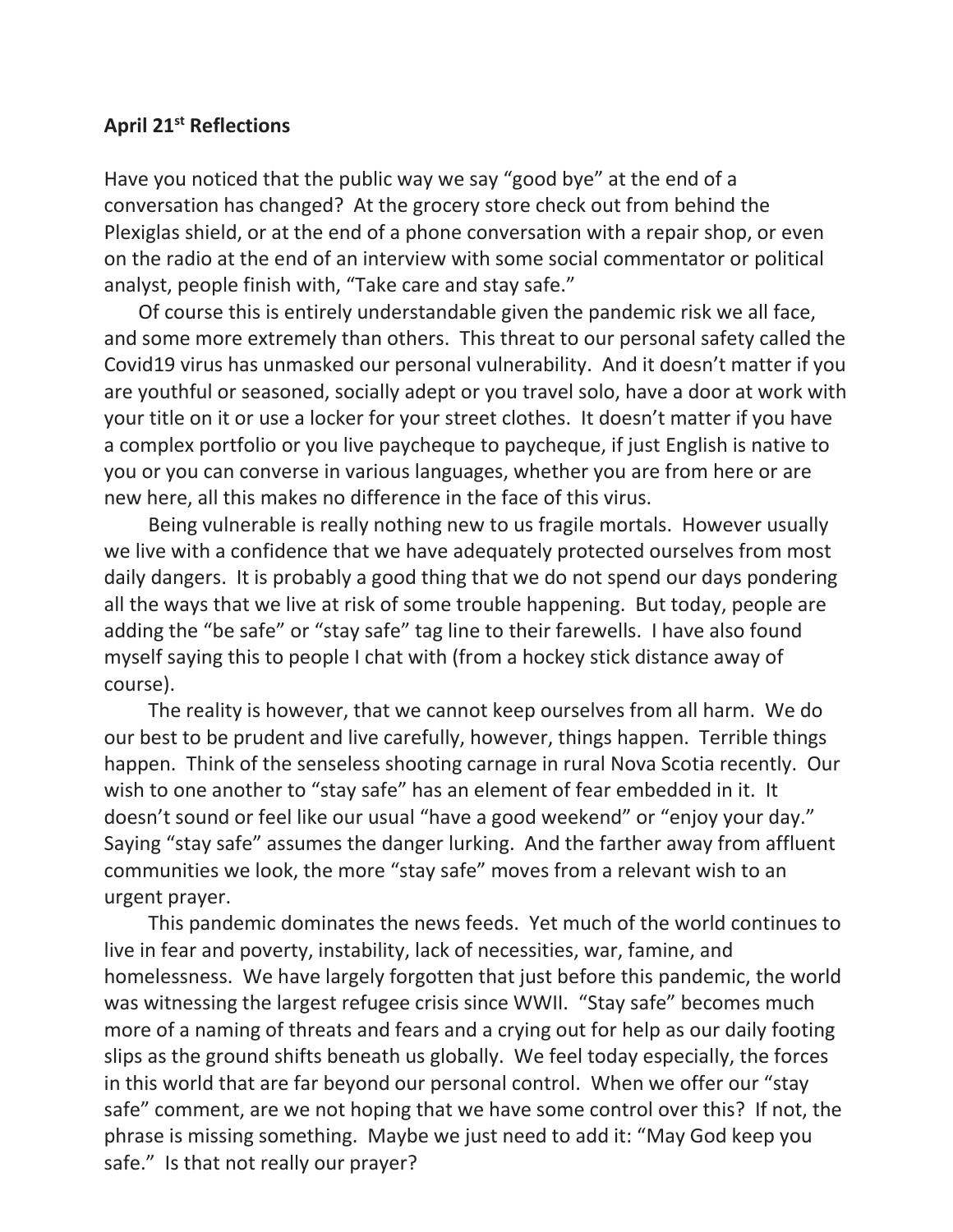Psalm 121 (NIV)

- 1 I lift up my eyes to the mountains where does my help come from?
- 2 My help comes from the Lord, the Maker of heaven and earth.
- 3 He will not let your foot slip he who watches over you will not slumber;
- 4 indeed, he who watches over Israel will neither slumber nor sleep.
- 5 The Lord watches over you the Lord is your shade at your right hand;
- 6 the sun will not harm you by day, nor the moon by night.
- 7 The Lord will keep you from all harm he will watch over your life;
- 8 the Lord will watch over your coming and going both now and for evermore.

# **April 16th Reflections**

A number of you have been passing along articles you have come across during this time of waiting. So I thought I would share one from Back to God Ministries International (www.backtogod.net), I encourage you to check out their website as it is full of resources including those that can be helpful at this time of pandemic. If there are other articles or internet resources you have found helpful these days and you wish to share them, do so, especially with those in your life who may not have the comfort of the Lord and His people. We miss gathering in person, but we are still greatly blessed with hope in Jesus and fellow believers who are praying for one another and helping where ever it is needed. May the Lord lead us to others He is calling to pray for and help them.

The article is found here: https://familyfire.reframemedia.com/articles/where-isgod-when-your-world-falls-apart **March 31st Reflections**

# **OF NOT MEETING TOGETHER FOR NOW.**

Back in 1970 (and yes I remember hearing this song on the radio … I'm that old) Joni Mitchell made this common catch phrase even more memorable via song "*Don't it always seem to go—That you don't know what you've got—Till it's gone—They paved paradise and put up a parking lot.*" (Anyone humming that tune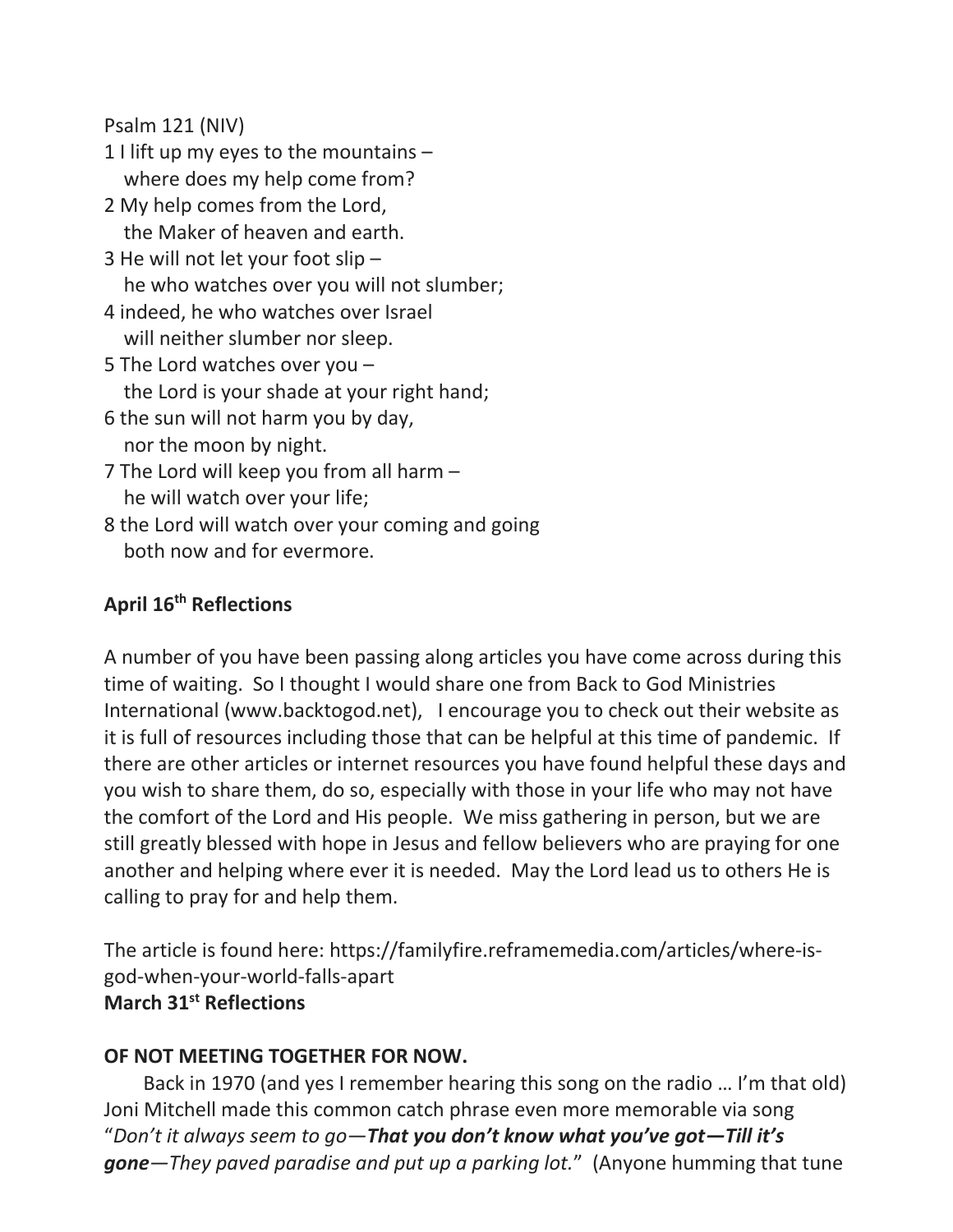right now?) When I googled that phrase I found an article by Ashley Fern of the magazine-like website "Elite Daily" (June 26,2013) who commented by saying that "*What we really mean by it is, you knew what you had, you just never thought you would lose it*." Her article starts with the question, "*Why do we often take for granted the very things that deserve our gratitude the most?*"

Ms. Fern states a truism, something that we know is true if we are willing to be honest about it. How many of us are realizing that we have been taking for granted our regular ability and freedom to gather on Sunday mornings for worship? And this we now see now that it is (temporarily) gone. I have been reading here and there thoughts from pastors all over North America about the experience of preaching to a camera and a mostly empty room rather than to a living, breathing, rejoicing, mourning, complaining, trusting congregation of real people. Seems we pastors generally agree that this Sunday shutdown is not our desired situation. I guess if you are a radio or internet preacher and never see your listeners you would have the habit of picturing in your mind those who may be listening. But it is new territory for most preachers, worship leaders, and for the rest of us Sunday worshipers.

**Hebrews 10:24-25** has this little brief shout out to the gathering of believers. I suspect it was about more than simply Sunday worship however it was at least about that. **"And let us consider how we may spur one another on toward love and good deeds,** *not giving up meeting together,* **as some are in the habit of doing, but encouraging one another—and all the more as you see the Day approaching."** For many of us today, we are feeling the absence of one another in the fellowship of believers. But I also suspect that for some of the normal Sunday gatherers in churches all over the country, this social distancing may become the pretext to slip out of such gatherings indefinitely.

As the weeks pass, new Sunday morning rhythms are setting in for people. Our fears and worries about our own situations turn our focus inward more and more to within the very walls we are told to stay in. Many are doing life right now by themselves or with only the nuclear family without our usual distractions beyond home. We are in fact learning to let go for now the many things that normally keep us busy and moving in life. And that includes church. We may be setting aside for now, worship, praying, helping others, giving of time and treasure, discipling. We are being forced to stop. Where does the fellowship of believers in the local congregation fit in this? Is it one of those pieces of the business of life that we do because, well, it keeps us occupied but for now is stopped? Or is the fellowship in Christ something that under-girds the very lives we live, even in isolation?

When, Lord willing, things get back to "normal," how quickly will we fill up the spaces in our lives again with all the business of life? How eager will we be to get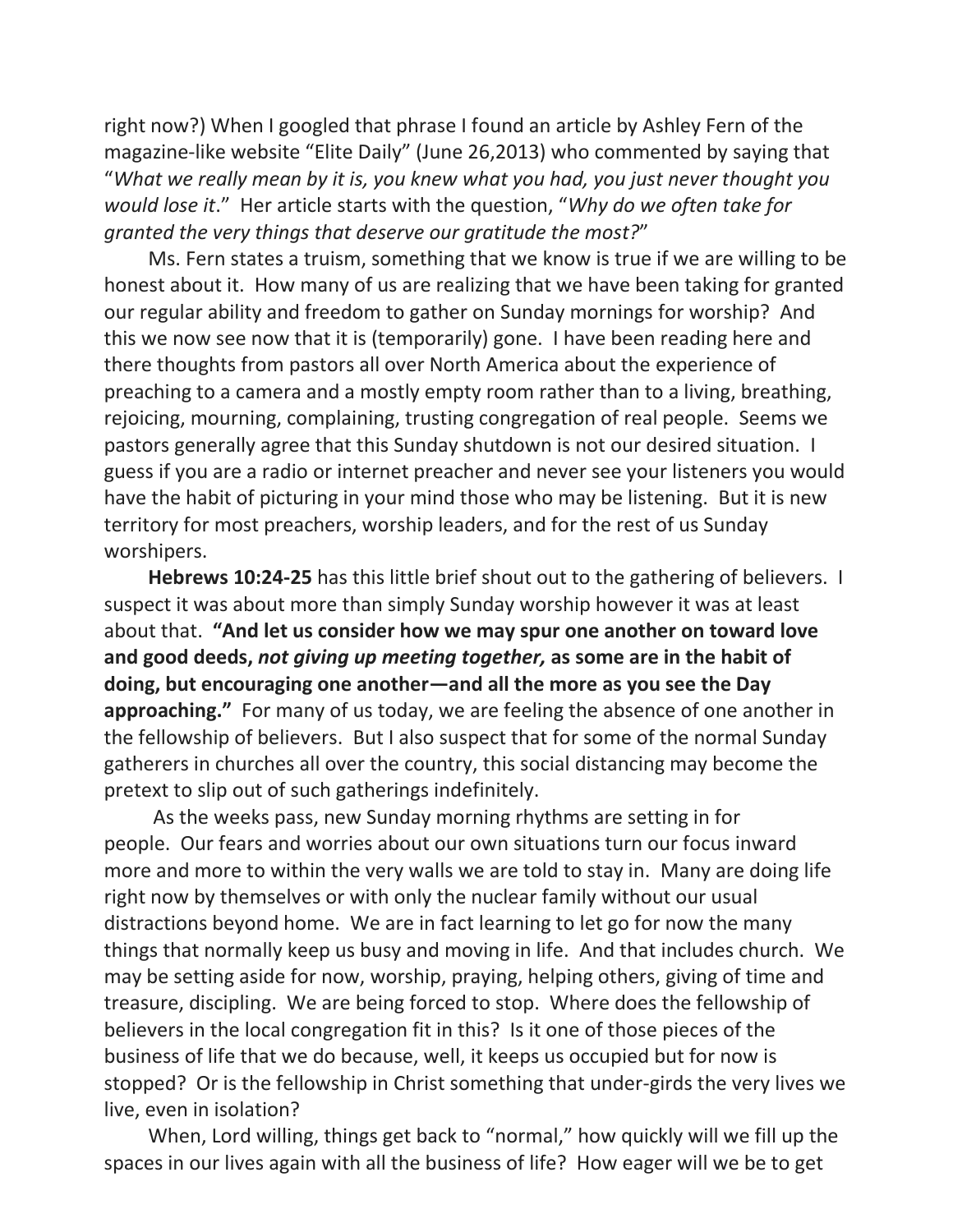back to the pace of life that we as North Americans were so used to living … before the virus? And will "**meeting together**" return again to its slot as simply one of those many things, necessary when convenient, expendable when our plans don't make room for it?

Is our present experience during this crisis showing us that "church" is not as necessary as we may have thought? Or do we find ourselves longing to be connected to each other; that being part of the Body of Christ is somehow necessary to us; that the ministry of the Gospel of the local flesh and blood church is somehow crucial to our place and calling in this world?

In the weeks after the crisis of the 9-11 terrorist attacks in New York, the churches of New York and beyond were filled to capacity. But as the months and years moved on, slowly but surely, people went back to their normal lives and the churches returned to their largely under capacity gatherings. Today's Covid19 crisis is sort of upside down. This crisis holds people away from gathered worship and ministry work. What will happen afterwards? Will the result be a growing longing for fellowship in our communities generally? Will people (re-) discover that the congregations in their midst are God-created places to find that longing answered? Or are the churches of Pelham and beyond simply places where certain religious type folks fill their Sunday mornings with something to do?

I think most people are experiencing the reality of Joni Mitchell's song. They are realizing they had something that is now gone. May the Lord use His Church to guide our communities to find again in due time what is right now gone … and so much more. Perhaps we should "**consider how we may spur one another along to love and good deeds**" for the sake of our neighbors now and especially when this is all over.

pastor Colin

# **March 24th Reflections**

Brothers and sisters, with some of our staff here at church today keeping our distance, we read together and reflected on Matthew 6:25-34. I encourage you to take some time to read this passage today or this week. But as we read Jesus' instruction to "not worry" about the needs of our lives, we need to listen carefully to what Jesus is saying. He is **not** telling us to make light of the current virus crisis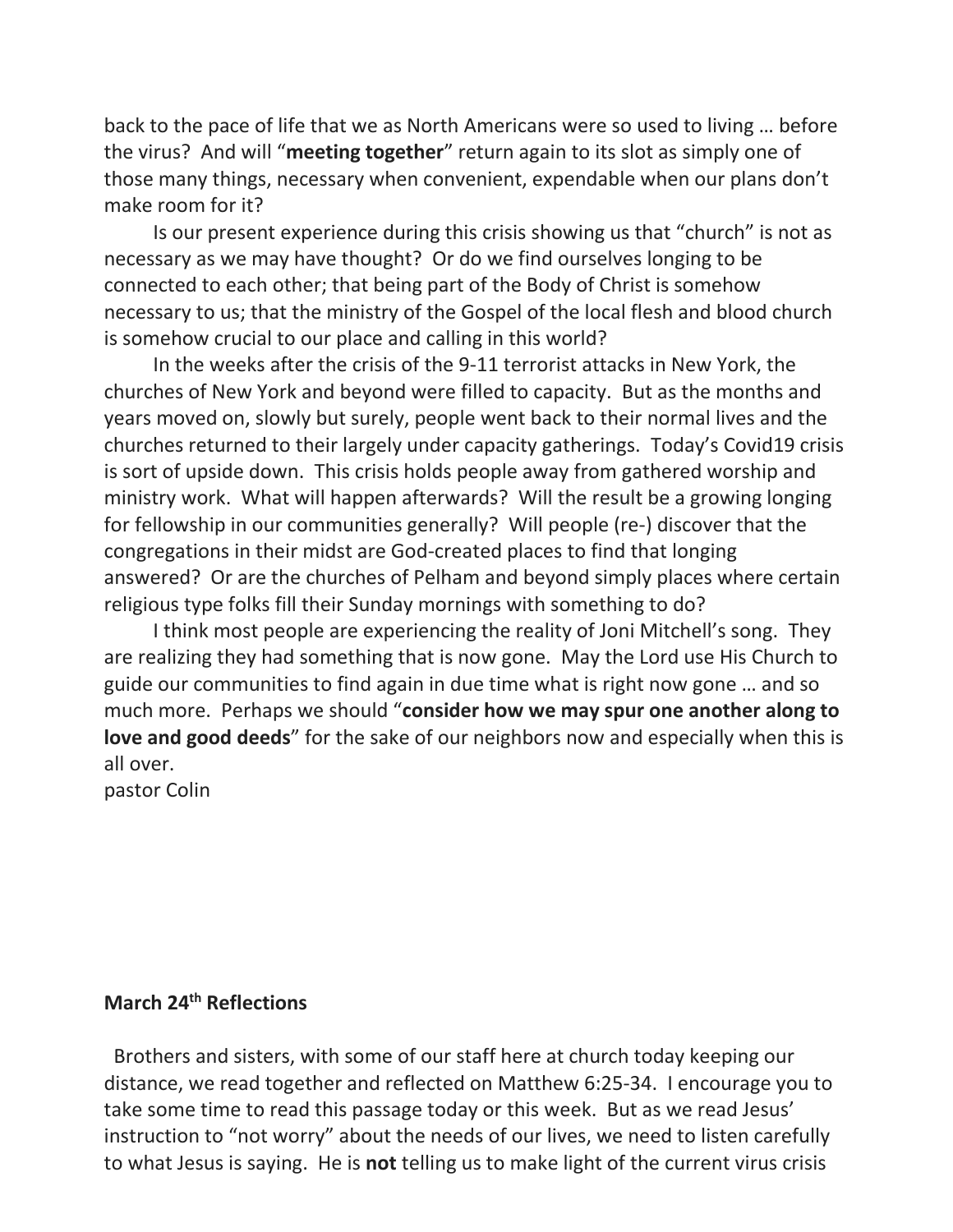and pretend all it fine. Jesus is **not** telling us to suppress our fears and worries and pretend that we are care-free. No, he is reminding us of the antidote to fear, which is bringing to mind again and again, that (as vs 32b) our Heavenly Father God knows what we need in the day to day of life.

The late Scottish professor and preacher James S. Stewart once made a helpful distinction between the foreground and the background of life. He used the metaphor of a painting in which there are distinct foreground images, items and persons that we see but they are surrounded and embedded in the background of all that is on the canvas that does not immediately grab out attention. This is a pretty good way to read what Jesus is saying in this part of Matthew 6.

In the foreground are the impacts of the virus on our lives. Some are ill. Some are in isolation for various reasons. Some are trying to navigate shopping for necessities. Many a parent now find themselves novice teachers at home. Some marriages are straining under the constant confines of the home with the growing financial uncertainties. In the foreground are the daily updates on numbers testing positive, numbers of deaths, numbers of financial losses. In the foreground are our worries and fears of what happens if I catch this or my elderly parents or my already health compromised loved ones get sick.

All our worries about food, supplies, jobs, businesses, family and friends, all are in the foreground. And the weight of our fears and worries can be overwhelming. So Jesus points us again to the background that encompasses all this. Our heavenly Father has been even caring for the birds and the flowers, let alone for his image bearers. The background is that the Creator and sustainer of the whole universe is our Father who loves and cares for His children. We are of much more value than the birds and the grasses.

Verse 33 says, "Seek first his kingdom and his righteousness, and all these things will be given to you as well." In other words, step back from the foreground details and view the whole canvas of our lives. We see "all these things" that we of course worry about, we see them embedded in the vast care of our heavenly Father. The antidote to worry is to recall once again that this thing too, whatever it is that you are stressed about right now, this Jesus knows and care for He gave His life for you that all these things are forever surrounded by God's love and care.

Seeking His Kingdom and His righteousness is to remember again that you belong to the Lord, not because of how much you can stifle your own worries, but because of the righteousness of Jesus has given to you. And note the last line of this passage. "Each day has enough trouble of its own." Jesus does not promise care-free days ahead. The foreground impacts of the spread of covid19 are real. But even more real is the background canvas of God's unending love for His children, which will outlast this crisis.

When something changes for you this week and your emotions fill you with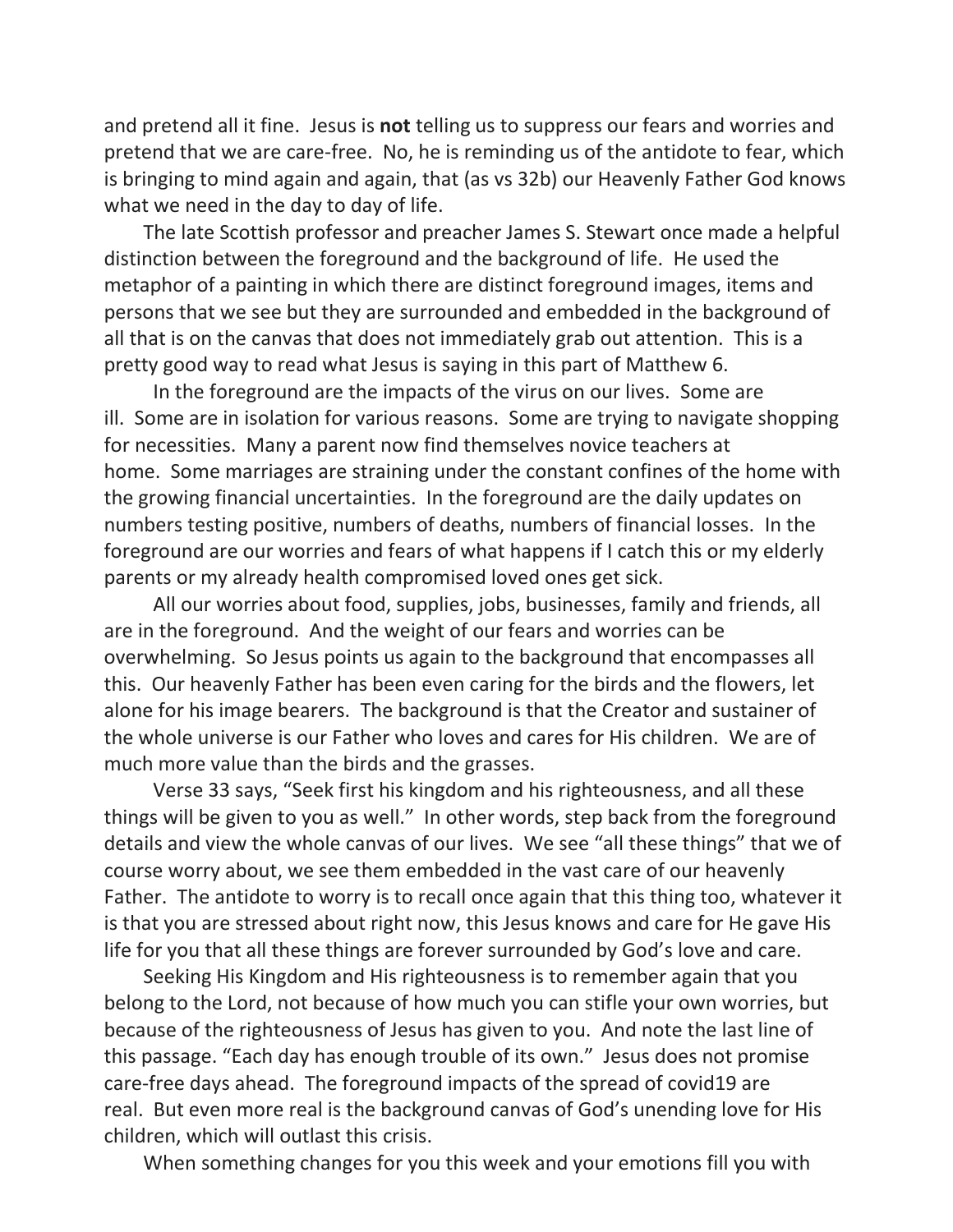fear, step back in prayer to our heavenly Father, and ask him to keep your mind and heart rooted in the vast canvas of His love and care for you in Jesus' name. This is His Kingdom and His world and He knows what you need in facing the foreground challenges.

Your fellow disciple, Pastor Colin.

# **March 20th Reflections**

Brothers and sisters, these are certainly strange times we are going through. Social distancing is a must right now, however this does not disconnect us from the Lord nor from one another in the bonds of the Body of Christ. I have been thinking on three realities within which we face the challenges of this virus.

1. **The Lord God is our Sovereign (Col 1:15-20)**. Nothing in all creation is outside of His rule, including this virus. This is not our invitation to try to blame God for what is the result of a sin-wrecked creation, but our invitation to trust the King of kings and Lord of lords, that His Kingdom continues to manifest itself in this suffering. It is an invitation to trust the One who loves us, more than fear the thing we cannot control. We can and should talk about our fears and worries. We all have them and so do our neighbors. We can and should also talk about the comfort of knowing that we are loved by God because of Jesus. Offer to pray for anyone who is sharing their fears and worries.

2. **The Lord God has not forgotten us (Matt 6:25-34).** He is our Redeemer, meaning, he purchased us (think like when we redeem a voucher, we turn it in to get something in return). Q&A 1 of the Catechism says, "I belong body and soul, in life and in death, to my faithful Saviour Jesus Christ." This virus and the whole shaking of global foundations of "normal" life cannot change this reality. As people are stressed over what is happening to them, getting frustrated and angry that things are not being done for them fast enough, our community leaders have been reminding us of what all believers know: that this is not about you! It is about others. Being ill or being quarantined or getting laid off or having to shut down the business is not God punishing you. Our punishment was placed on Jesus. It is not God neglecting you or not listening to your cries. You have not become any less in God's eyes and neither has your neighbor to whom He wants us to show love. Which leads to the third thing.

3. **The Lord God calls us to live for Him (Romans 12:1-8).** I am still called, even as I am careful about contact, to love my neighbor as myself. I have met more of my neighborhood out walking my dog these days than I have in the past half dozen years. We have a ready made conversation starter that is totally acceptable to any stranger we meet: "How are you and your family doing?" Anyone I have asked that